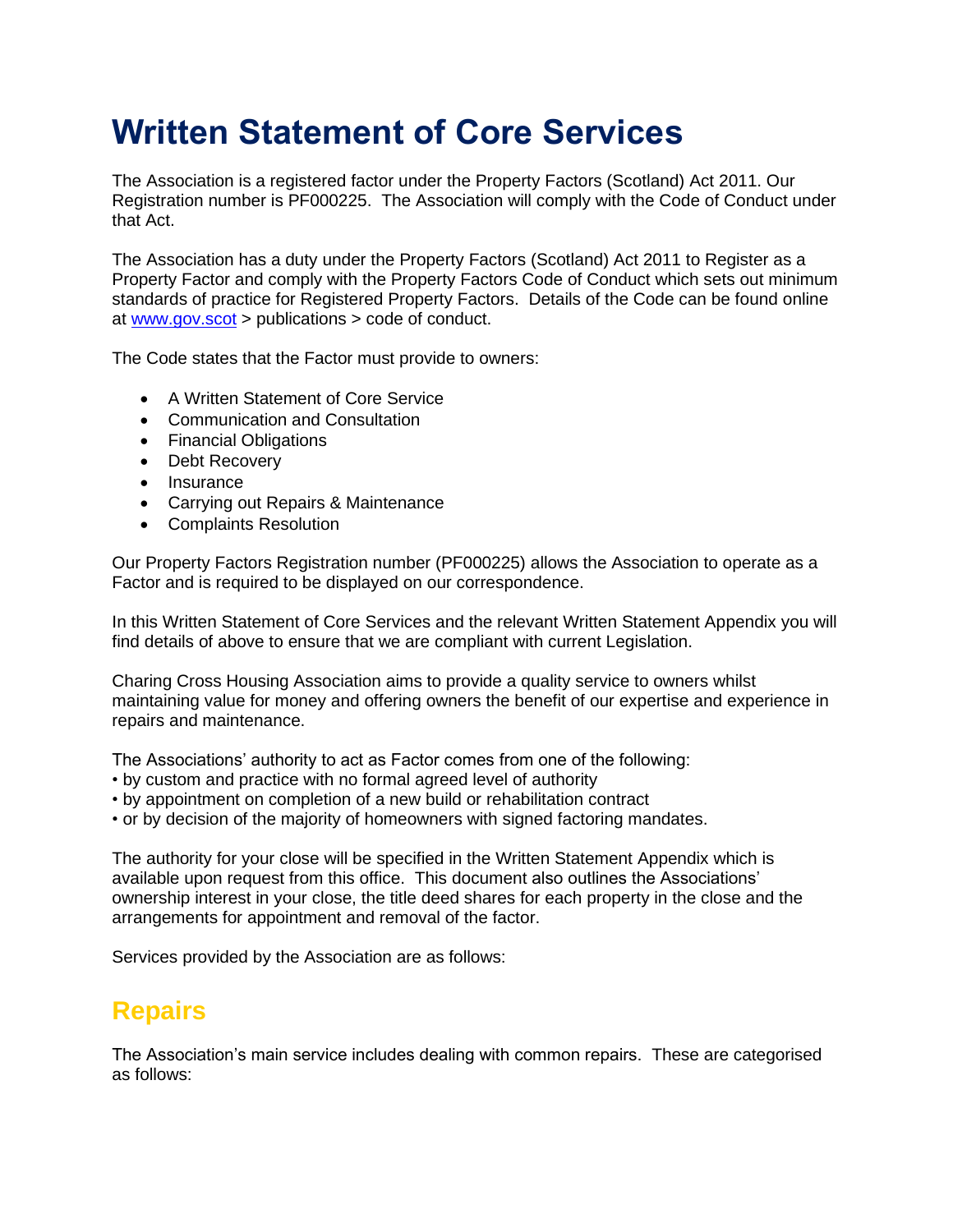#### **EMERGENCY**

Where there is a danger to people or property e.g. severe flooding from common parts, structural problems, gas leaks, storm damage (weather permitting) or sewage leakage into common parts.

#### URGENT

Where there is loss of service to the residents, or where not carrying out the repair would result in further damage to the property.

#### ROUTINE

Where the repair can wait its turn without causing a serious inconvenience to the residents

The target timescales **(2021-22)** for these categories are as follows:

- Emergency make safe within 4 hours
- Urgent 4 working days
- Routine 8 working days.

The Association provides a courtesy out of hours' service for emergencies to the common parts only. The Contractor is City Building and the phone number is 0800 595595.

The Association will process any common repairs reported to us as above. Where repairs are reported us which are as a result of a private fault, we will seek to resolve the matter with the owner/s responsible.

Any common repairs carried out by the Association will be apportioned as per the Title Deeds for your property and added to your factoring account if the cost is less than a £100 per property **(2021/22).**

For larger repairs over £100 per property or for repairs such as close painting, monies are ingathered from owners prior to the works being instructed. If some owners do not pay in advance, the Association may have to cancel the works, in which case any payments received will either be returned or will be credited to owners' factoring accounts and owners will be advised that the works are not being taken forward.

In certain cases, we may agree to progress the repairs and add the unpaid costs to the nonpaying owner/s' factoring accounts – this is entirely at the Association's discretion. Other owners also have the option to pay the non-paying owner's share of costs but the Association cannot take legal action against the non-paying owner to recover these costs, nor would we pursue the debt - although the paying owners can.

In cases where the work exceeds  $£100$  per property and it is an emergency situation, the Association reserves the right to instruct the works and add the costs to owners' factoring accounts. Owners are notified in writing should this eventuality occur.

If the emergency service is called to a property to deal with what turns out to be a private repair, then the property at the source of the repair will be responsible for the cost of this call and any repairs carried out. It is the owners' responsibility to ensure that the Association and neighbours are supplied with their current contact details.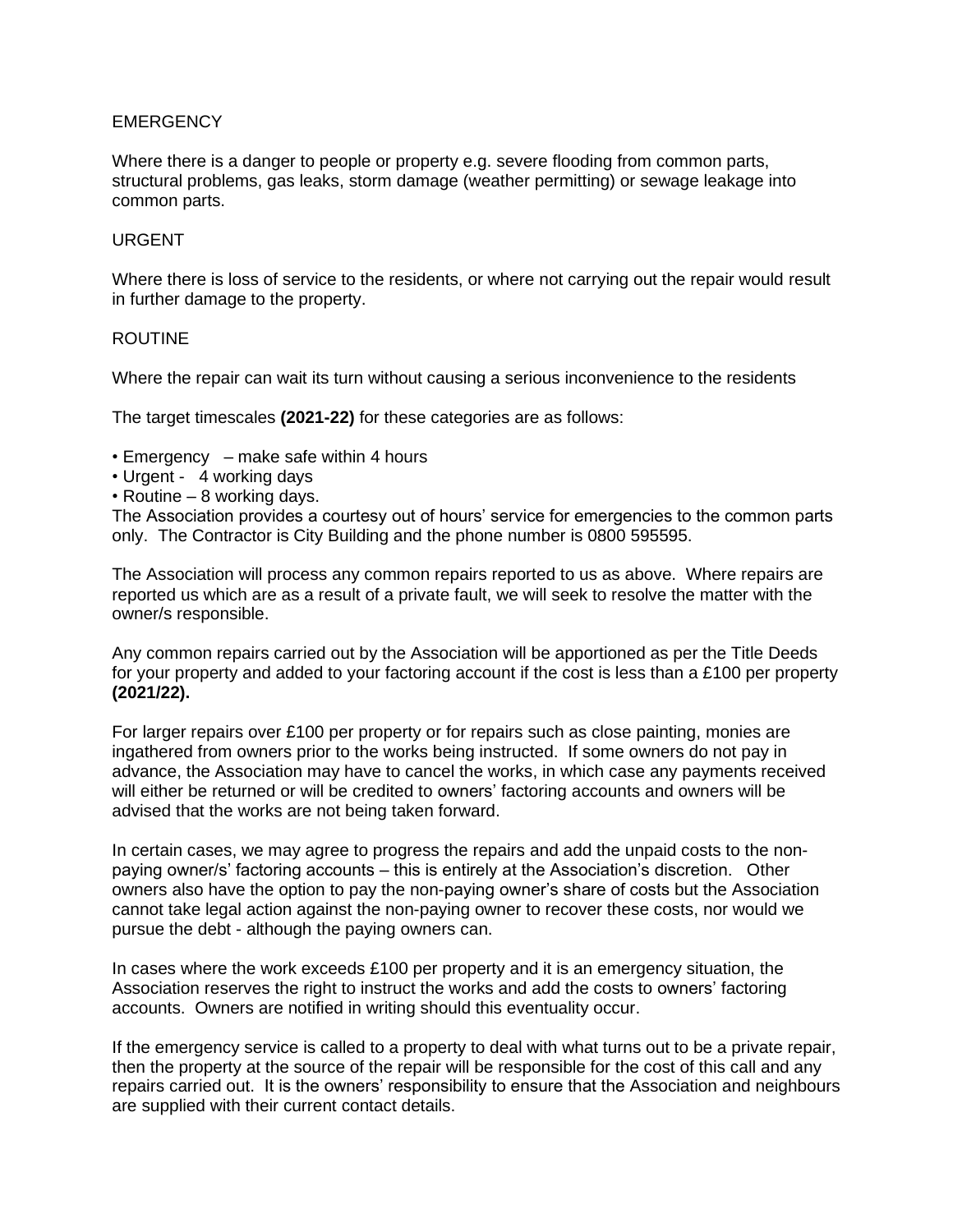The Association will not become involved in disputes with contractors, developers, or third-party warranty organisations' in respect of defects or latent defects in buildings which have had works carried out or been constructed prior to the Association taking on the factoring service.

### **Major Repairs**

The Association does not have a programme of major repairs for closes in which we have no ownership. In these closes, major repairs will only be carried out where owners request it and all owners agree to the works and pay their share of the costs in advance.

The Association has a programme for major repairs for closes in which it has ownership. Where these repairs are common, owners will be advised and consulted on the need and extent of the works and the process and timetable for carrying out the works. The cost of these repairs will be apportioned as per the Title Deeds for the property and will be payable in advance of the works being carried out. The Association will advise owners on availability of Council grant for such works and will liaise with owners to apply for such grants.

# **Appointment and monitoring of Contractors**

The Association has procured a Framework for its reactive maintenance contractors through Public Contracts Scotland for 2018-2022. All contractors had to be registered (and maintain their registration) with Construction-line as a condition of eligibility to apply for the framework.

The Association also uses some contractors out with the Framework, for example for specialist work such as rot works. Contractors' performance is monitored on a monthly basis and reports are regularly made to Committee. Contractors are given monthly feedback on their performance. Any complaints about Contractors' performance are dealt with by Maintenance Staff when the complaint is made. We will pursue the contractor for a satisfactory resolution. The Association's Maintenance Officers carry out post inspections of contractors' work against a target which is reviewed annually. No commission, fee, payment or benefit is received by the Association in connection with the appointment of any Contractors.

The Out of Hours service is provided by City Building, separately from the Framework. This is reviewed on an annual basis and their appointment is approved annually by the Association's Technical Services Committee.

# Setting up Factoring services

When owners approach the Association for factoring services, the Association will assess whether the property complies with the Association's criteria for provision of factoring services. If the property does comply, owners are provided with a copy of our Factoring Application Form, a list of our current factoring charges, the block buildings insurance policy summary document and the appropriate number of Common Factoring Authority Forms. They are asked to complete the Factoring Application Form and return it to the Association along with all of the signed Common Factoring Authority Forms, deposit cheques and a copy of the title deeds for each property as soon as possible. (If an owner cannot provide a copy of their title deeds, the Association will obtain a copy from the Registry of Scotland at a charge of £15 + VAT payable in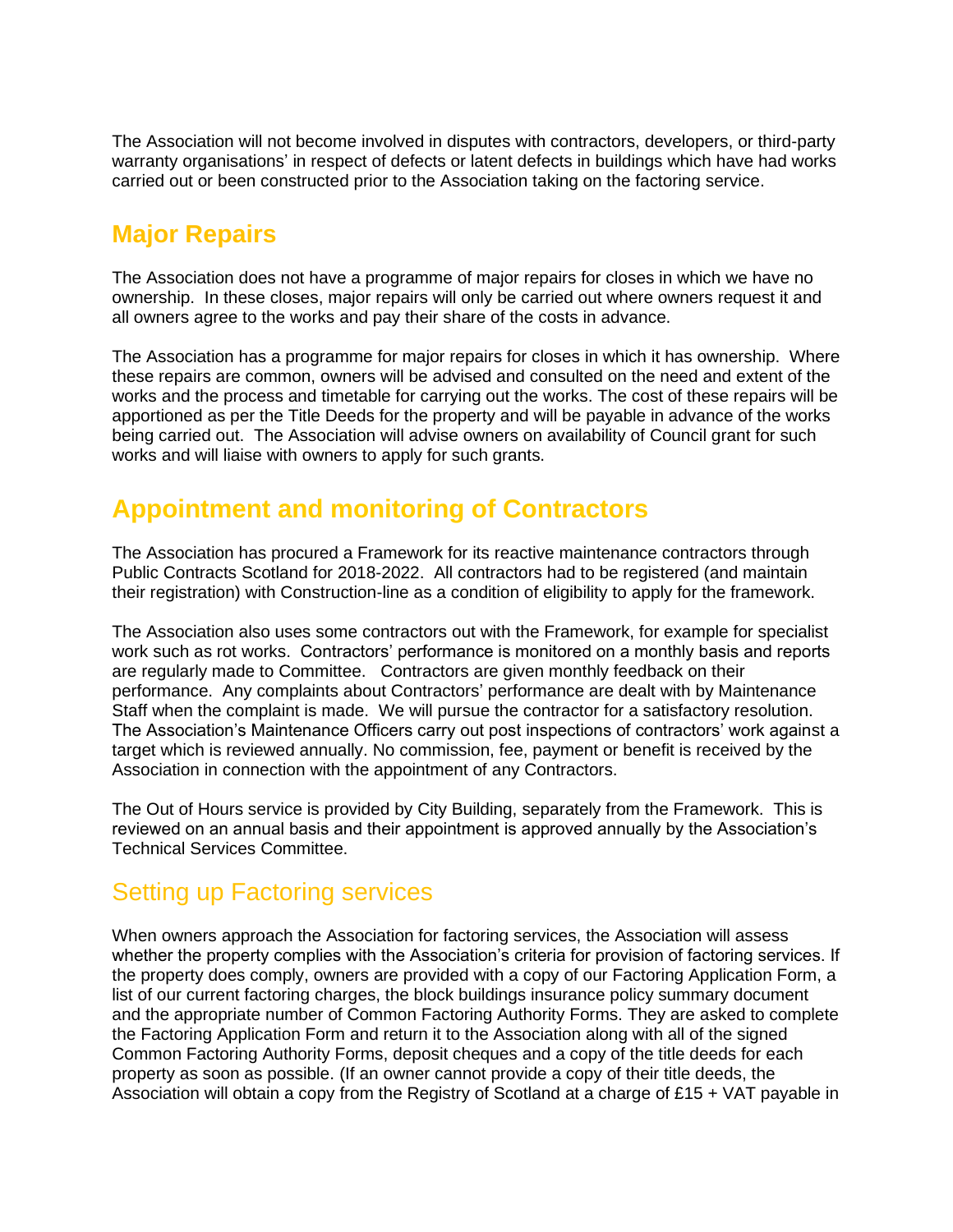advance. Owners will be provided with a copy of their Deeds if they so request). If there are any commercial premises within the close, the Association will correspond with the owner of the premises rather than any tenant.

The Factoring Application Form asks the owners for details of the current block building insurance policy, its expiry date and confirmation of the reinstatement value. The owners are advised early in the process (i.e. in the initial letter or email) that if there is no block buildings policy in place and there is no information on the current reinstatement value for the property then the Association will obtain a fee quote for a reinstatement valuation survey and this cost will be paid in advance by the owners. When all of the payments are received the Surveyor will be instructed and a copy of the final report will be given to the owners and the Association's broker so that the level of cover and annual premium can be established. When the Association is in receipt of the Application form and associated documents the Technical Services Officer will approach its Insurance Broker for details of the annual insurance premium amount payable. If the owners are happy with the annual insurance premium quote based on the reinstatement valuation provided then an inspection of the property will be arranged. This will cover all of the accessible common parts of the tenement or block of flats and provide a detailed report on its condition with accompanying photographs. Any repairs of an urgent or serious nature will be identified. When the common parts have been inspected the property is then discussed at the appropriate Committee Meeting and a decision made as to whether or not the Association is agreeable to providing factoring services.

If the members of the Committee agree that the Association should assume the management of the building then we will approach the current Factor and the owners and agree a commencement date.

When a handover date has been agreed, the pro-rata buildings insurance premium due for the building from the date of commencement will be obtained from the Insurers. The total insurance premium due for the period concerned will be apportioned between the owners as per the Title Deed Shares and they will be asked to pay the relevant amount upfront and complete & return monthly standing order forms.

Once all of the premiums have been paid and the monthly standing order forms have been received the Association will confirm to the owners that the deposit and insurance premium cheques will be cashed and the property is to be managed and insured from the agreed date. The Association will then add the property onto its database, and Welcome Packs will be issued to Owners which introduces staff, gives information about services, etc, and encloses a Written Statement of Core Services and an appendix for the property. Cyclical Maintenance costs will be obtained and services implemented. The Deposit will become the Float and will be reimbursed to the Owner on sale of their property or when the Association ceases to provide factoring services to the building where it has not already been offset against the owners' factoring account.

In order to cover all the administration involved in the above process, the Association will increase the Factoring Administration charge by £40 per flat/shop (£20 in May and £20 in November) for the first year of the service.

# **Gutter Cleaning**

Unless the majority of owners ask to opt out, the Association provides gutter cleaning services at all buildings where we provide a factoring service. This service is provided as standard to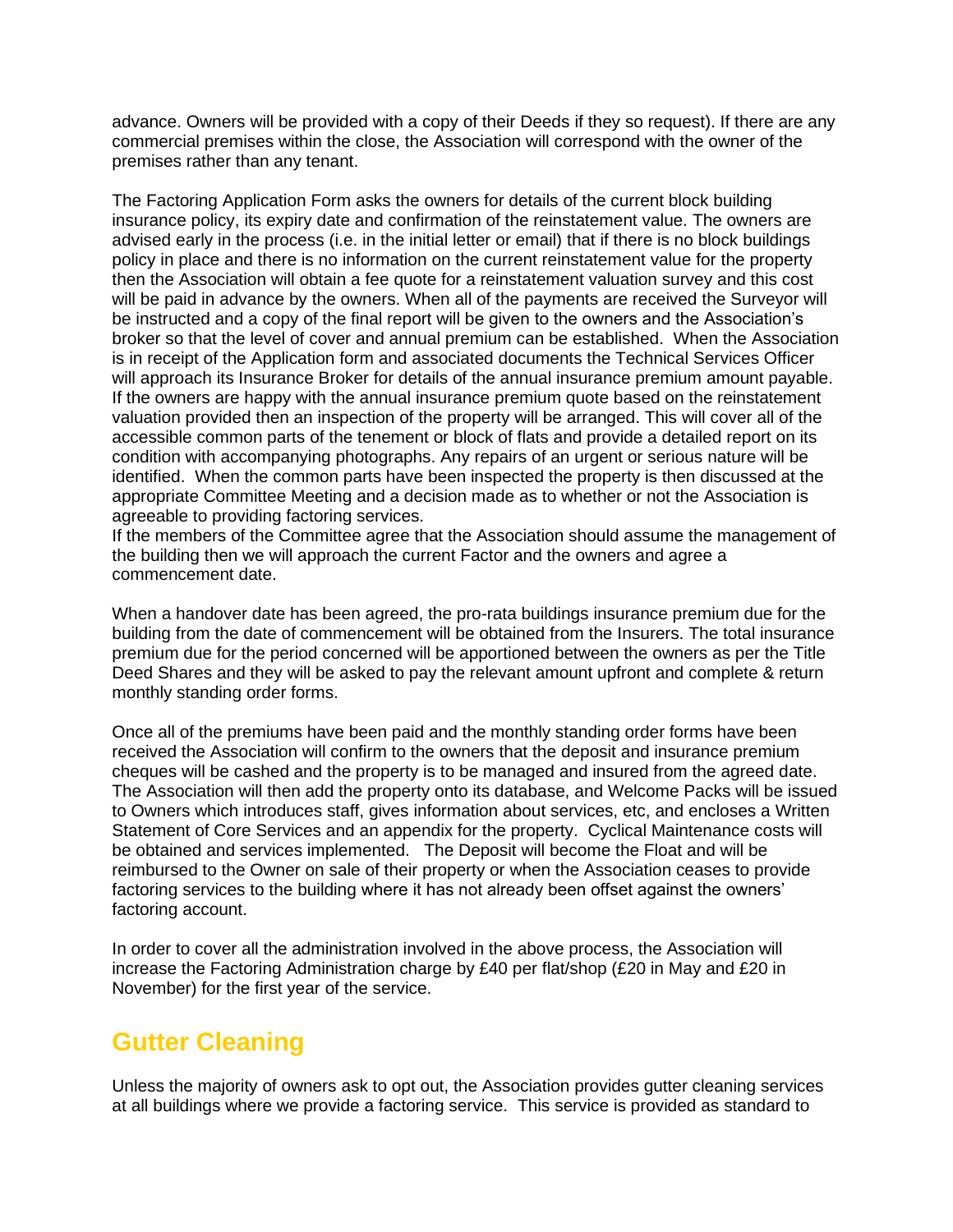keep gutters running clear and to reduce chokes that can cause water ingress problems and expensive repairs. This service is provided on an annual, bi-annual or quarterly basis as required and is tendered as a contract for all the Association owned and factored stock on a close by close basis, normally on a 3 year term to achieve the most competitive costs. The resulting cost per close is split between all owners in that close as per the Title Deeds.

# **Attic Inspections**

The Association carries out attic inspections on a 5 year cycle at every property we factor. We do this to catch any problems in the roof space that need attention and have not been brought to light through general maintenance of the property. This allows us to identify issues such as rot, rodent problems and water ingress. The cost for this work is split between all owners in the property as per the Title Deeds.

# **Roof Anchors**

It is also necessary that roof anchors are in place on the roof and inspected annually to allow contractors to carry out their duties in a safe manner.

Anchor inspections are tendered as a contract for all Association owned and factored stock on a close by close basis, normally on a 5 year term to achieve the most competitive costs. The resulting cost per close is split between all owners in that close as per the Title Deeds.

### **Contract Services**

Where buildings include items such as lift(s), smoke vents, pressurisation systems, fire alarm systems, water pumps, lightening protection, dry risers, stored water tanks etc., the Association will enter into Maintenance Contracts with specialist firms. Information on these contracts will be included in the Written Statements for affected properties. The Association reserves the right to charge an increased Factoring Administration Charge for such buildings and owners will be advised of this prior to the Association taking on the provision of factoring services.

# **Asbestos**

Under the Asbestos Management Regulations, it is necessary to establish whether or not there is Asbestos present in common areas of properties. A copy of the Asbestos survey must be provided to the Association prior to our taking on the factoring. Should no Survey report be provided, a survey will be required as a condition of the Association providing a factoring service and we will instruct this as soon as our service commences, the cost of which will be borne by the owners.

### **Back Court Maintenance**

During the growing season **(April to November**) the Association will carry out a backcourt maintenance service which includes monthly grass cutting, pruning small bushes at beginning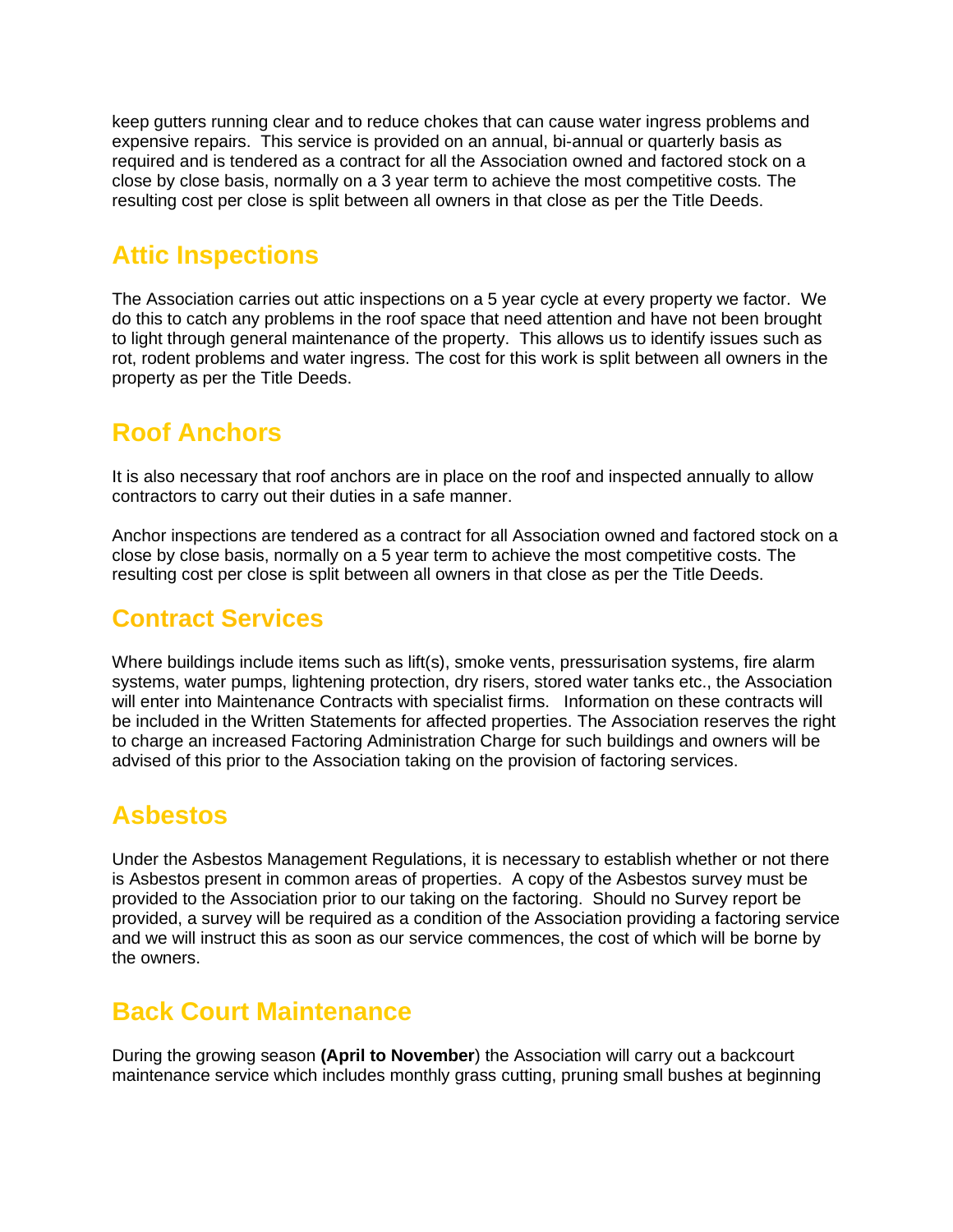and end of growing season, de-weeding of slab/paved areas. This service is included in the Factoring Administration Charge.

Where there is foliage such as large bushes and trees, the Association can arrange for these to be attended to, when required, for an additional cost. Removal of trees or severe pruning can only be carried out with the consent of the Council Landscape Services department as we operate predominantly in a Conservation Area.

# **Cleaning Services**

We can arrange for the bin store and /or bins to be cleaned when required for an additional cost, should owners so wish. Likewise, the Association can arrange for close cleaning at an additional cost, should the majority of owners so choose.

### **Close Painting**

We have a programme of close painting for closes in which the Association has ownership and this is based on a 5 year cycle. Properties are inspected five yearly (or some other interval if stated in the Title Deeds) and if deemed to be in need of painting, other owners in the close will be consulted on whether or not they want the works to proceed. The outcome of whether works will proceed or not will depend of the response received from other owners and the need to carry out the works. Owners will be notified of the outcome of the consultation.

Closes in which the Association has no ownership are not included in this program. The Association is happy to progress such works for owners if so requested. Should the Title Deeds state that Close Painting is to be carried out at specific intervals, the Association will consult with affected owners as to whether or not they want the work carried out. Your Written Statement Appendix will advise you on the Association's ownership within a close.

### **Insurance**

The Association's buildings insurance is currently supplied by NIG (part of Direct Line Group) and the terms are available from the Association on request. The policy runs from 28 April to 27 April and will be automatically renewed by the Association annually for as long as we provide factoring services at your address. The policy is a block policy covering all our factored stock and is fully comprehensive. The cover is based on the reinstatement value of the property (i.e. the cost for the complete rebuilding of the flat or tenement as a whole). This value will be reviewed annually and it is used to calculate each owner's share of the premium amount in line with the apportionments outlined in the title deeds of each tenement or block of flats. In summary the premium is calculated by taking the reinstatement value of each tenement or block and apportioning it between the different units in accordance with the title deed shares, this value is then multiplied by the owners' flat rate premium calculator supplied by the Insurers and lastly any package discount is deducted and Insurance Premium Tax is added. Owners are informed of the new premium in April each year and it is paid in advance by owners on the May factoring invoice. The premium will be shown in the Appendix of the Written Statement. Continuity of cover is dependent upon prompt payment of the May factoring account.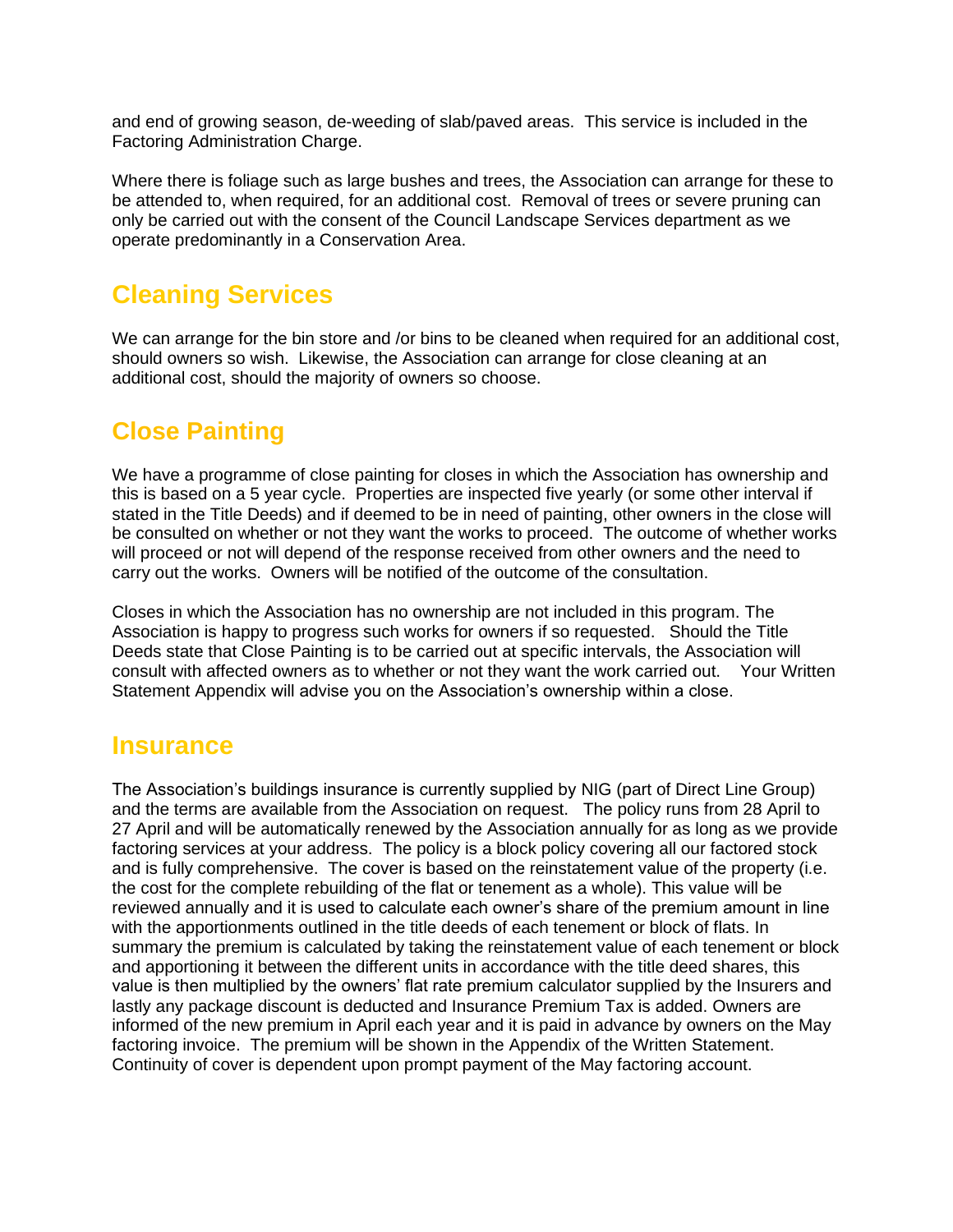New owners of existing property factored by the Association are provided with a copy of the Insurance Schedule when they take ownership of the property**. NB THE ASSOCIATION WILL NOT REFUND OUTGOING OWNERS ANY PART OF THE PREMIUM. OUTGOING OWNERS SHOULD AGREE WITH THE INCOMING OWNER REIMBURSEMENT OF THE PREMIUM FOR THE PERIOD FROM DATE OF SALE SETTLEMENT TO END OF THE INSURANCE POLICY EXPIRY DATE.** Owners of new closes to the Association's factoring service are given a copy of the Schedule with the initial paperwork sent out to owners enquiring about our services. A reinstatement value will need to be provided to the Association by owners, or if this cannot be done, the Association can organise a valuation, the cost of which will be added to the first factoring bills. The Insurance premium for new properties is payable in advance of the Association taking on the factoring.

A copy of the Schedule is available on request to the Association's offices. The excesses for **2021-22** are £250 for all claims with the exception of Subsidence (which is £1,000). The Association does not earn any commission or administration fees from its dealings with NIG and we have no financial interests with NIG. NIG also provide insurance cover for the Association's rented stock under a separate block buildings policy.

Procedure for submitting insurance claims: the Association will submit insurance claims on the owners' behalf for the common/external parts of buildings (e.g. the roof, common close, front entrance door) and if the claim is approved by NIG, the applicable excess will be apportioned between the owners and added to their factoring bills. All incidents of communal damage (e.g. vandalism, flooding, fire or storm damage) must be reported to the Association within 7 days of the incident to allow us to process the claim on owners' behalf. The Police must be notified immediately in the event of theft or malicious damage. We will deal with all aspects of the claim under our control promptly and efficiently and will keep owners informed of the progress of the claim to completion.

With regard to internal damage, owners should contact the Association promptly and certainly within 21 days if they would like to make an insurance claim for damage to the internal parts of their flat (e.g. the walls, ceilings, kitchen units, flat entrance door). The Police should be notified immediately where theft or malicious damage has taken place. An insurance claims form will be sent to the owner and should be signed and returned to this office with any photographs and quotes/invoices for onward transmission to the insurers. The Insurers will then liaise directly with the owners to completion of the claim.

### **Fees**

The Association charges a Factoring Administration Fee for its services, **(for 2021-22 £159 plus Vat per** flat or shop) and it covers the following: staff time for managing the service provided at your property, liaising with adjacent property factors/owners where necessary, office overheads, handling enquiries, processing repairs, administration of cyclical contracts, issuing factoring accounts and pursuing payments and the administration of monitoring payments including legal advice in respect of court action, the first 5 hours dealing with Title Deed issues, administration of the block insurance policy, correspondence, basic back court maintenance, annual common area inspection, production of owners newsletters, registration fee required under Property Factors (Scotland) Act 2011. This fee, which is a flat rate fee per individual unit, is reviewed annually by the Association and is split over 2 invoices issued in May and November each year. The fee is calculated by reviewing the cost of the staffing and the corresponding proportion of office overheads and adjusting these in line with the Association's annual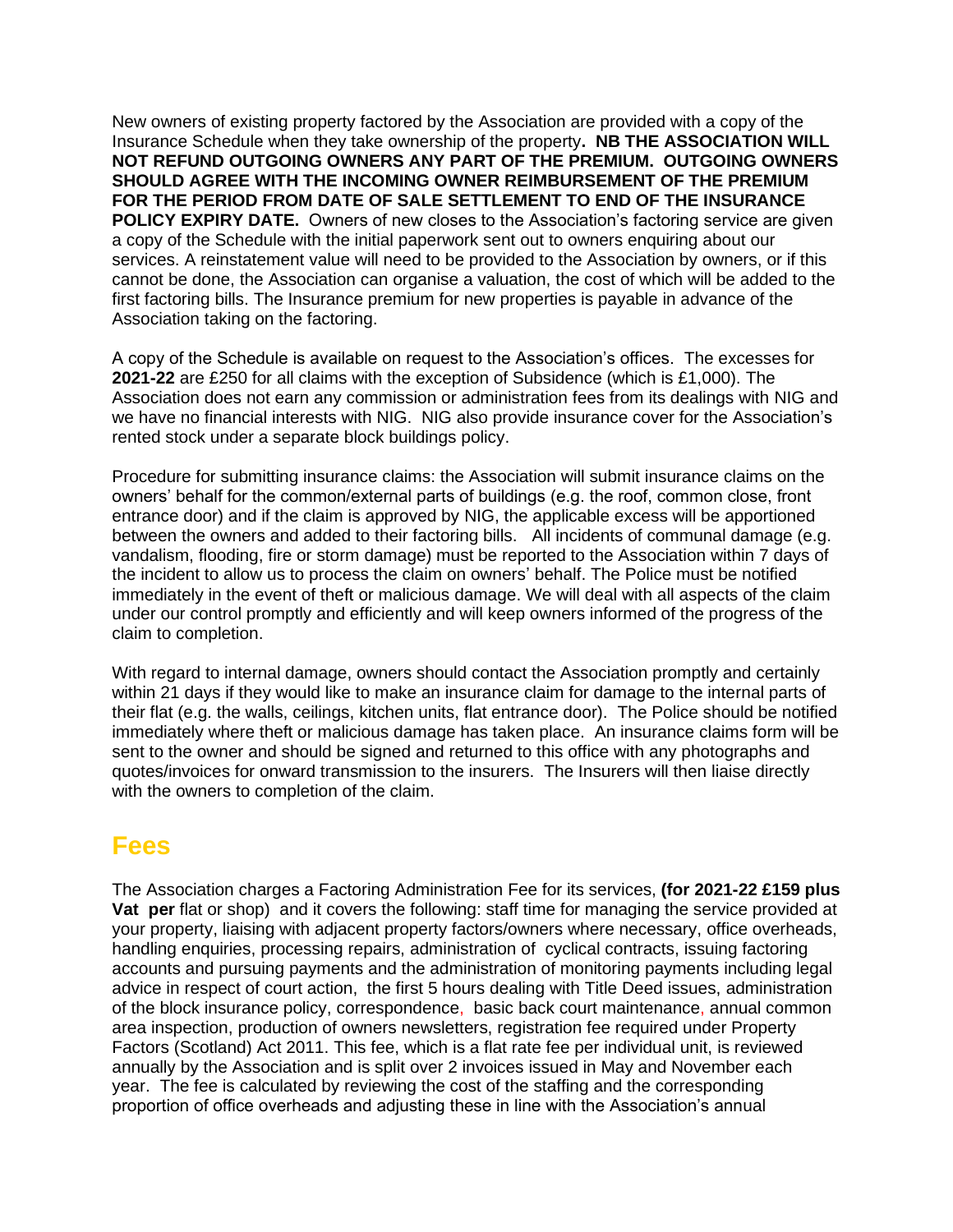budget. As noted above in Contract Services, a higher Factoring Administration Fee could be charged in buildings with various systems and this will be notified to Owners prior to the Factoring Service commencing. Owners are notified by letter in April each year of any increase.

The Association will charge a co-ordination fee of 5% of the total works cost excluding VAT for the administration of repairs over £3,000. This fee is divided equally between the properties involved.

A Co-ordination fee will be charged of 1% of the works cost for fabric repair schemes involving City Council Grant. This fee is divided equally between the properties involved.

The Association will charge for additional copies of documentation previously provided to owners e.g. rot guarantees, planning consents, building warrants and completion certifications, drawings. The fee will be £50 + VAT per request, payable in advance. If hard copies of correspondence or factoring invoices are requested the Association will charge £5 a document (there is no charge for emailed copies). These charges cover staff time, storage, photocopying costs, overheads.

With effect from 1 April 2018, the Association will charge a Sales administration fee of £50 + VAT for provision of information to solicitors in respect of sales and remortgages chargeable to the outgoing owner. No information will be given to solicitors until the Association has received this payment and retention sum or irrevocable mandate signed by the outgoing owner stating their solicitor will hold funds to settle the final factoring account.

With effect from 1 April 2018, the Association will charge a late payment fee of £25 + VAT if accounts are not settled in full by day 35 following invoice issue, unless owners have contacted the Association advising they are in difficulty and a payment plan is agreed. If the payment plan is not adhered to and no further agreement or revision to the plan has been made, the charge will be applicable.

If the Association decides to place a Notice of Potential Liability (NPL) on a property due to nonpayment of Factoring Invoices, the owner will be charged the costs for the original placement, any subsequent renewal of the NPL if the debt is still outstanding and the cost of Discharging the NPL after the debt is cleared.

Owners will be charged for any legal advice required to resolve any Title Deed issues, for example if there is a conflict between different property's Title Deeds. The Association will charge an additional administration charge of £30 + VAT per hour for every hour above 5 hours spent on dealing with such issues.

The Association will charge an additional £40 Factoring Administration fee per flat/shop during the first year of provision of factoring services, as noted in Setting up Factoring Services above.

Information on methods of payment will be provided on any correspondence requesting payment.

### **Factoring Invoices**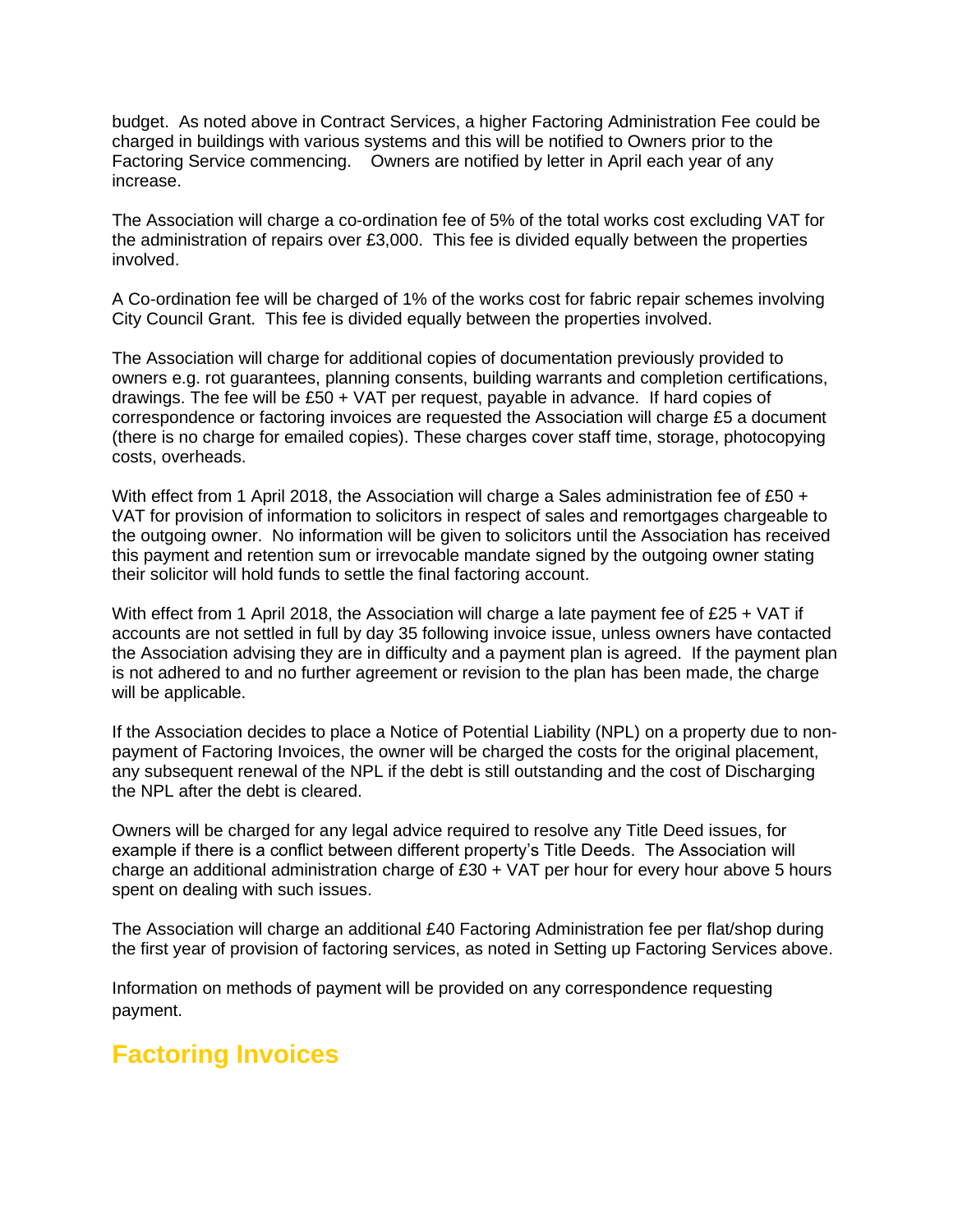Invoices are issued 6 months in arrears in May and November each year and are sent by email unless otherwise requested. The May account will cover the preceding period 1 October to 31 March and the November account will cover period 1 April to 30 September.

The May account will also include the buildings insurance premium for forthcoming year and is the only charge on your invoice that is charged in advance. Both May and November invoices include the Association's Factoring Administration Charge for the six month billing period. Other items that will appear on invoices (where applicable) include small repairs costs, stair lighting costs, common electricity charges, close cleaning, gutter cleaning, attic inspections, roof anchor inspections, larger repair costs on the accounts of owners who haven't paid for these in advance of the works is proceeding, common work insurance excesses/charges. This list is not exhaustive.

The factoring deposit charged to properties at the beginning of the factoring service becomes the float for the property and will be reimbursed to the owner on sale of their property or when the Association withdraws from the provision of factoring services. This applies where the deposit has not already been offset against the owners' first factoring invoice.

Supporting documentation of items included on the factoring invoices are available for 14 days from date the invoice is issued. Thereafter we reserve the right to levy a fee for this information and this will be £5+ VAT per document, payable in advance. This covers staff time, storage, photocopying costs and overheads.

Information on methods of payment are supplied with every invoice. Owners are encouraged to pay by standing order to accrue monies towards future accounts and spread the cost. Standing order payments cannot be used to pay off outstanding balances on invoices.

# **Debt Recovery**

The Association will issue factoring accounts in May and November each year. These accounts are issued with details of methods of payment, the layout of the accounts and confirmation that the account should be paid within 28 days of receipt, together with a record of standing order payments received.

The owner may ask that any disputed debt is dealt with in terms of the complaints' procedure detailed below.

If payment is not received within 28 days a further reminder is sent requesting payment within 7 days and reserving the right to cancel your buildings insurance in respect of non common repairs due to non-payment of the premium (May accounts only). This reminder will also intimate that legal action may be instigated. We will then attempt to contact owners by telephone or email regarding payment. If full payment is not received by day 35 and no response has been received, a late payment fee of £25 + VAT will be added to the account. If there is still no response, or an acceptable repayment arrangement is not entered into, the account will then be discussed with the Technical Services Manager and a decision will be taken on legal action for recovery of the outstanding debt and/or lodging a Notice of Potential Liability on the Title Deeds. If legal action is to be taken, we will write to the owner concerned and advise them of the decision. A summary of arrears cases involving legal action will be reported to the relevant Committee. The Association will recover any costs incurred in legal action for recovery as set down by the Court.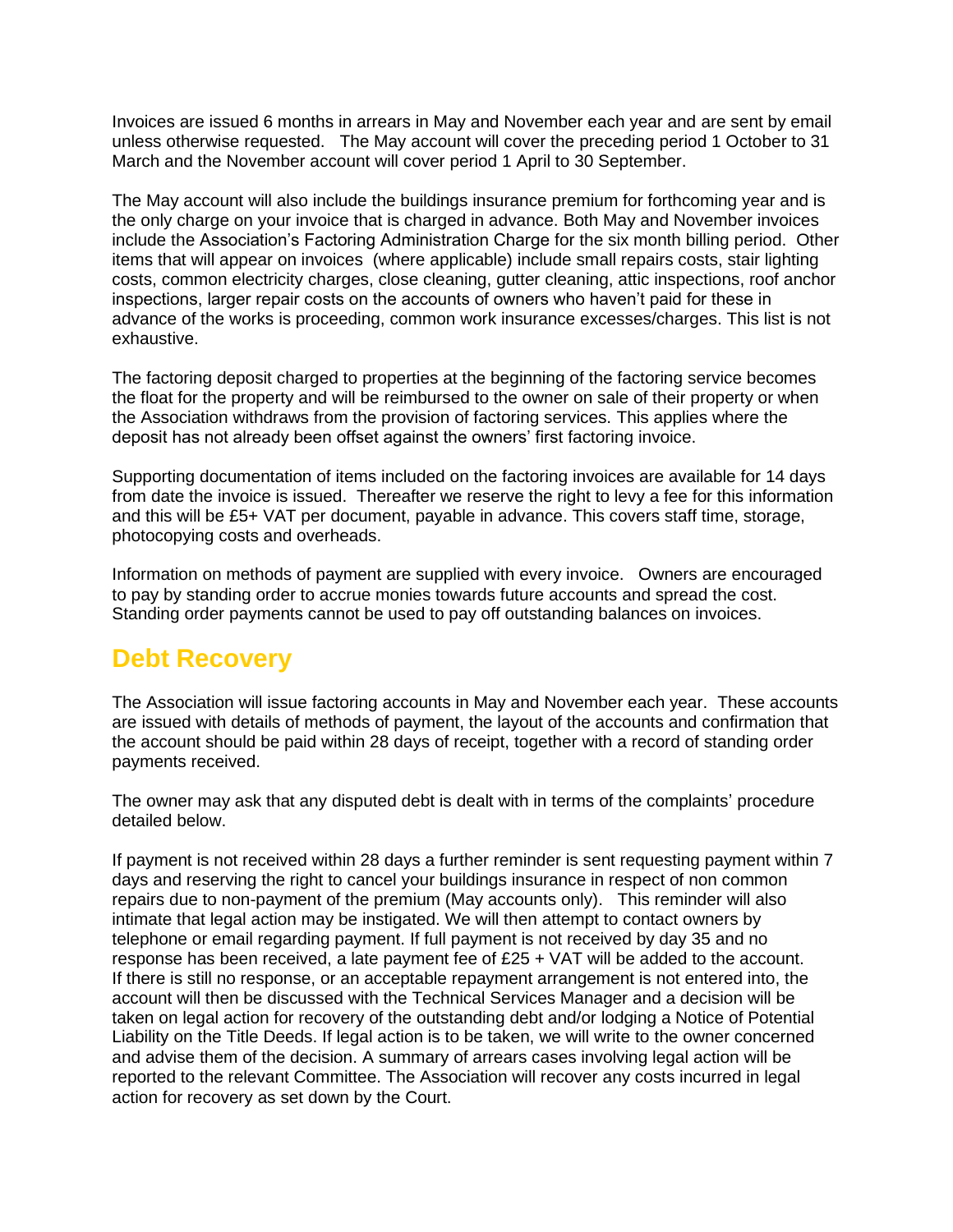In more serious cases, non-payment of factoring accounts can also result in the Association withdrawing its services from buildings where a high level of debt has accrued. As this will affect all owners at the property, all owners are advised in writing that the service is in jeopardy, of the Committee decision to withdraw services (where applicable) and the withdrawal date (where applicable).

The Association Debt Recovery process is noted above, however a copy of our Factoring Arrears Policy is available on our website or from the office upon request.

If you are in financial difficulty, free impartial debt advise can be obtained from <https://www.mygov.scot/support-money> where you will find links to Citizens Advice Bureau (money & debt advice), Stepchange.org (coping with stress and debt) and Money Advice (help with clearing your debt).

### **Termination of Factoring Services**

Should owners wish to terminate the Association's factoring services, this will need to done as per the title deeds, or, where the Deeds are insufficient or silent, as set out in the Tenement (Scotland) Act 2004 and The Title Conditions (Scotland) Act 2003. The Written Statement Appendix for your property sets out the procedure that should be followed.

The Association may wish to terminate its services in certain circumstances, usually for nonpayment of factoring accounts, or an inability to maintain the building due to owners not wishing to pay for repairs. The Association will write to the owners advising the reasons for which the service has been jeopardized and that if matters are not resolved the property will be referred to Committee for a decision on the service. If matters are not resolved satisfactorily and a Committee decision is made to withdraw the service, the Association will write to the owners advising of the decision and giving at least 6 weeks' notice of the withdrawal date. Alternatively, if matters are resolved satisfactorily, the Association will write to owners advising that the service is no longer in jeopardy and of any conditions made for continuing the service. If the service is terminated, the Association will issue final accounts, reconciling any standing order payments and refunding any credit remaining on the account.

Where our service has either been withdrawn or owners have decided to terminate our service, we will work with the incoming Factoring to ensure smooth transition of the service in compliance with current Data Protection Legislation. To enable to transfer of information, we would require all owners to sign a Letter of Authority agreeing to the transfer of documentation. Owners would also be required to pay any outstanding balances and lodge a retention with the Association to cover the final common charges liability. Where the Association provides Buildings Insurance, owners should ensure that they have sufficient cover in place at our date of termination as our cover will cease on this date.

If you are selling your property, your Solicitor should notify the Association in advance of the date of sale to allow us to advise on any retention that should be held to cover the final common charges liability. We also charge a sales administration fee (details of which can be found in the 'fees' section of this document) which is payable in advance of any sale. The Association is required under the Code of Conduct to provide new owners with details of our service within 4 weeks of the change of ownership therefore it is important that we are notified as soon as possible of any impending sale. The Association issues bills in May and November each year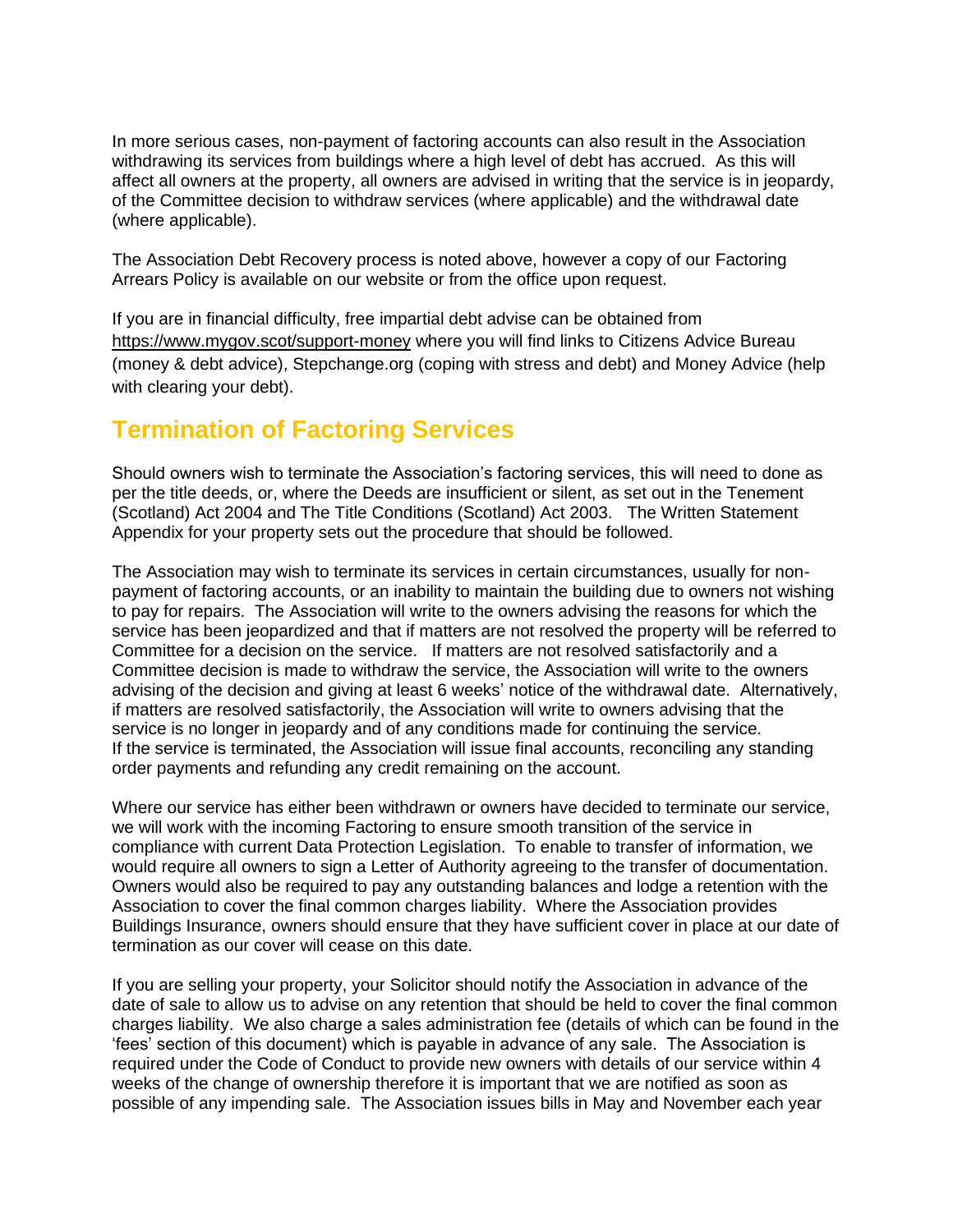and your final account will be issued during the first invoice run after your sale. This is to allow for all relevant supplier invoices to be received and processed. Any credit due back to you at this time will be returned with your final invoice either via cheque or bank transfer (if bank details are provided).

# **Financial Obligations**

The Association is a registered society with the Financial Conduct Authority under the Cooperative and Community Benefit Societies Act 2014. The Association is also a registered Charity.

The Association maintains a separate bank account for receipt of owners' factoring payments and any floats. In addition, the Association maintains a second separate account for owners paying for large and major repairs in advance of works being instructed and carried out.

The Association is aware of the threat of money laundering and has an Anti-Fraud and Bribery Policy. We have taken steps to minimize the risk of our business being used to launder the proceeds of crime.

# **Communication and consultation**

The Association will consult with owners when required to ensure that they are fully aware of any issues which may affect them.

The Association will communicate with the owner of a property on all matters relating to the factoring service. The Association will send copies of correspondence to third parties (e.g. tenants of commercial properties) at owners' request.

If repairs are required that exceed £100 per flat then the Association will write to owners providing any information available/costs etc and giving owners 2 weeks to respond or consult with us regarding the repairs. On expiry of the 2 week period, if the works are to proceed, we will write again to owners confirming our intention to proceed and ask owners to complete a mandate agreeing to the works and return this to us together with their payment for said works. Owners are normally given 2 weeks to return their mandate and payments unless the works are urgent in which case the timescales can be reduced.

The Association will instruct the works if we are in receipt of all payments. If payments are still outstanding at this time then the Association can return all payments received and close our file on this matter, however in most cases we will send a final reminder giving owners a further period of 7 days to make payment. The mandate for works will ask owners whether or not they want paid monies refunded or credited to their factoring account should works not proceed. If monies are to be refunded, bank details are to be provided. If the works are of an urgent nature, the Association reserves the right to forgo the 2 week notice period but would increase the payment timescale to 3 weeks. For urgent works, where we have ingathered monies from a majority of owners, the Association reserves the right to proceed and add the outstanding shares to the owners' factoring account. This decision would be made with the consent of **Committee.**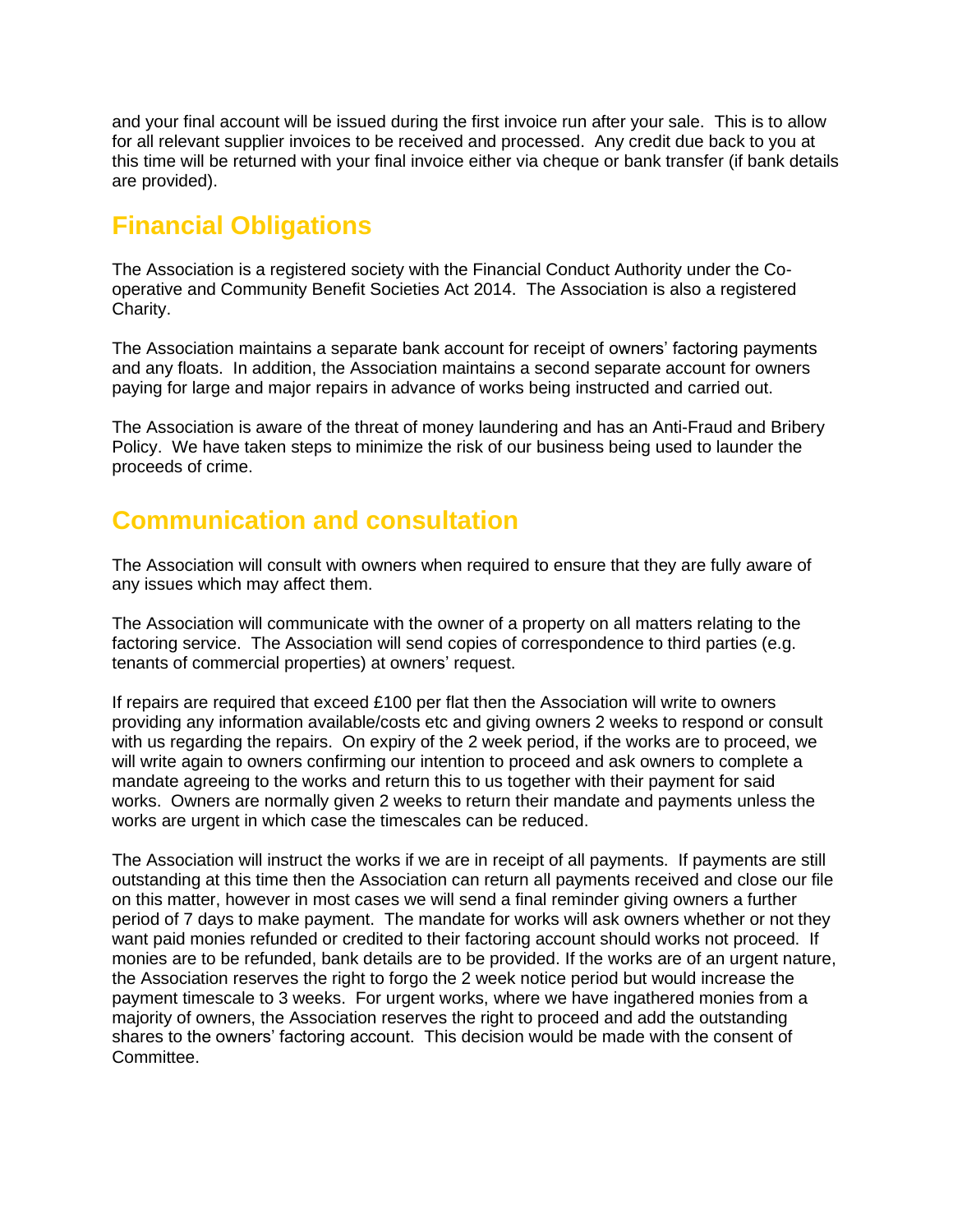If works are of an emergency nature and cannot be left for any time without causing serious damage to the common property then the Association reserves the right to take forward the repairs and add the costs to the owners' factoring accounts. Owners will be advised of this in writing as soon as possible after the works have been identified. Examples would be a burst rising main or sewage backing up into a flat from a common drain.

Owners can view documents such as our Written Statement of Core Services and Policies etc. by accessing the About Us Section and Document Downloads on our Website. This information is also available upon request from the Association's offices via post or email.

The Association's hours of operation are Monday – Friday 9am to 4.30pm. Our timescales for responding to written correspondence (including emails) is 5 working days and we will respond to telephone calls within 24 hours.

### **Data Protection and Privacy Notice**

We, Charing Cross HA, are the controller of the personal information that we hold about you. This means that we are legally responsible for how we hold and use personal information about you. It also means that we are required to comply with data protection laws when holding and using your personal information. This includes providing you with the details contained within this statement of how we hold and use your personal information, who we may share it with and your rights in relation to your personal information.

We have appointed a Data Protection Officer (DPO), Daradjeet Jagpal, who ensures we comply with data protection laws. If you have any questions about this statement or how we hold or use your personal information, please contact the DPO by: e-mail at [cxhadpo@infolawsolutions.co.uk;](mailto:cxhadpo@infolawsolutions.co.uk) telephone on 07307 045 974; or writing to: The Data Protection Officer, Charing Cross Housing Association Limited, 31 Ashley Street, Glasgow, G3 6DR. Our Registration number is: Z5805010.

You can also contact us by: e-mail at  $\alpha$ ha@cxha.org.uk; telephone on 0141 333 0404; or writing to: Charing Cross Housing Association Limited, 31 Ashley Street, Glasgow G3 6DR.

Your attention is particularly drawn to section 2 of this statement, which confirms that you consent to your personal information and sensitive personal information being held and used by us as described in section 1 of this statement.

### **1. What personal information do we hold and use about you and why?**

As part of your factoring agreement with us, we hold and use the personal information that you provide to us and / or other personal information that we may obtain about you from you and third parties on an ongoing basis. This includes:

• your name;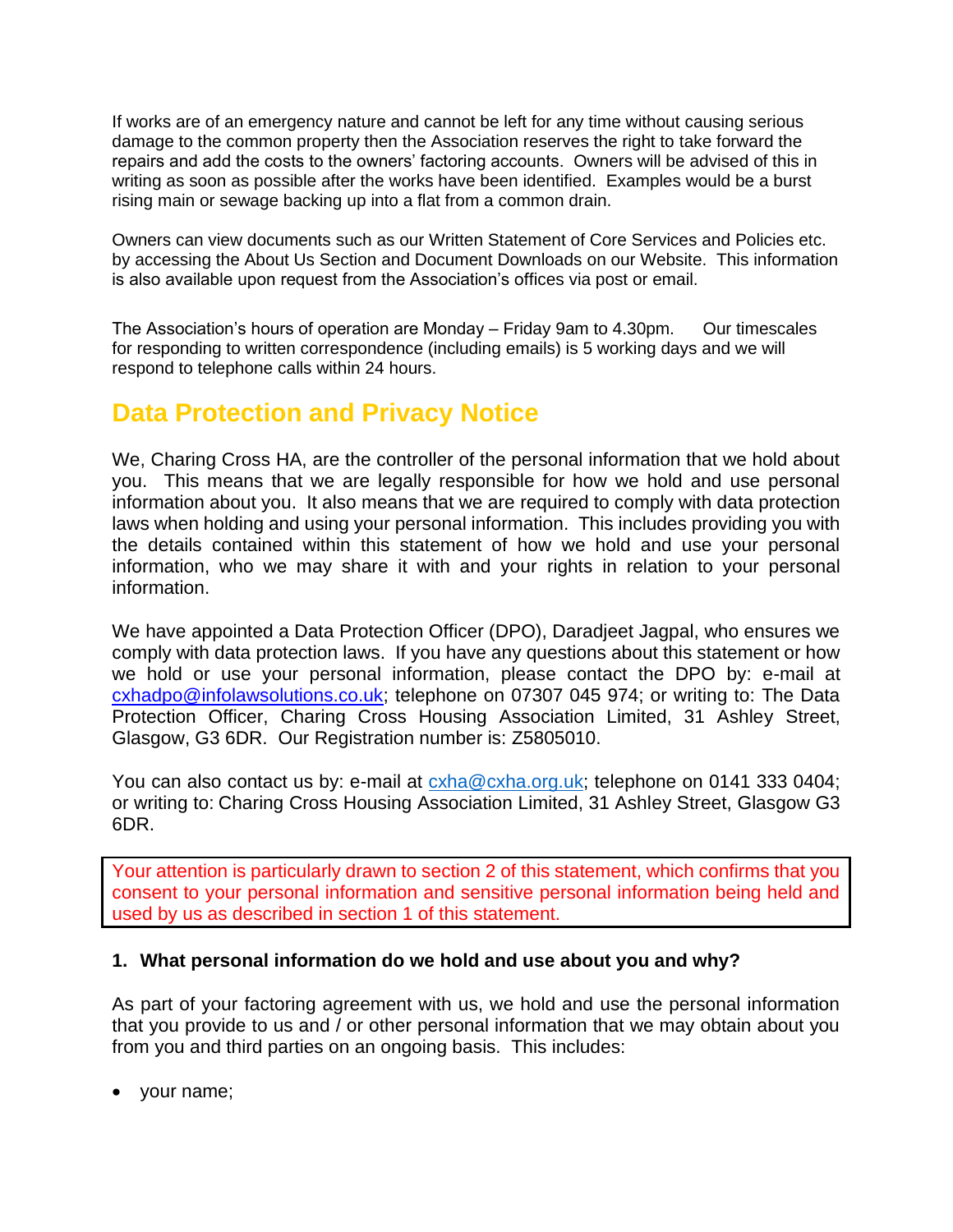- your contact information;
- your emergency contact information;
- financial information, including bank account details;
- ongoing correspondence; and
- sensitive personal information, including information about your health, where you choose to share this with us.

We use such personal information for the following purposes:

- providing you with services as the factor of your property;
- communicating with you, including to: respond to your enquiries; notify you of any major repairs required to the common parts of the building in which your property is located; invite you to attend owners' meetings; and ask you to complete satisfaction surveys;
- improving our services and responding to changing needs;
- factoring management and administration, including carrying out repairs to the common parts of the building in which your property is located and processing your common charges and / or service charge invoices and payments;
- recovering any outstanding charges from you; and
- keeping the personal information that we hold about you accurate and up-to-date.

### **2. What is our legal basis for holding and using your personal information?**

Data protection laws require us to have a legal reason for holding and using your personal information.

Our legal reasons for holding and using your personal information are:

- performance and management of the factoring agreement between us;
- legal and regulatory obligations which apply to us as a property factor;
- protection of your vital interests; and
- our legitimate interests while you have a legitimate interest in the protection of your personal information, we also have an overriding legitimate interest in handling and using your personal information, including sharing it with our contractors and service providers (listed in section 3 of this statement), for the purposes described in section 1 of this statement.

In some circumstances, we may rely on your consent as the legal reason. By providing us with your personal information and sensitive personal information (for example, relating to your health) and the personal information of your emergency contact, you:

- consent to it being used by us as described in section 1 of this statement; and
- confirm that you have informed the emergency contact if they are of 12 years old and above of the content of this statement and they have provided their consent to their personal information being used by us as described in section 1 of this statement.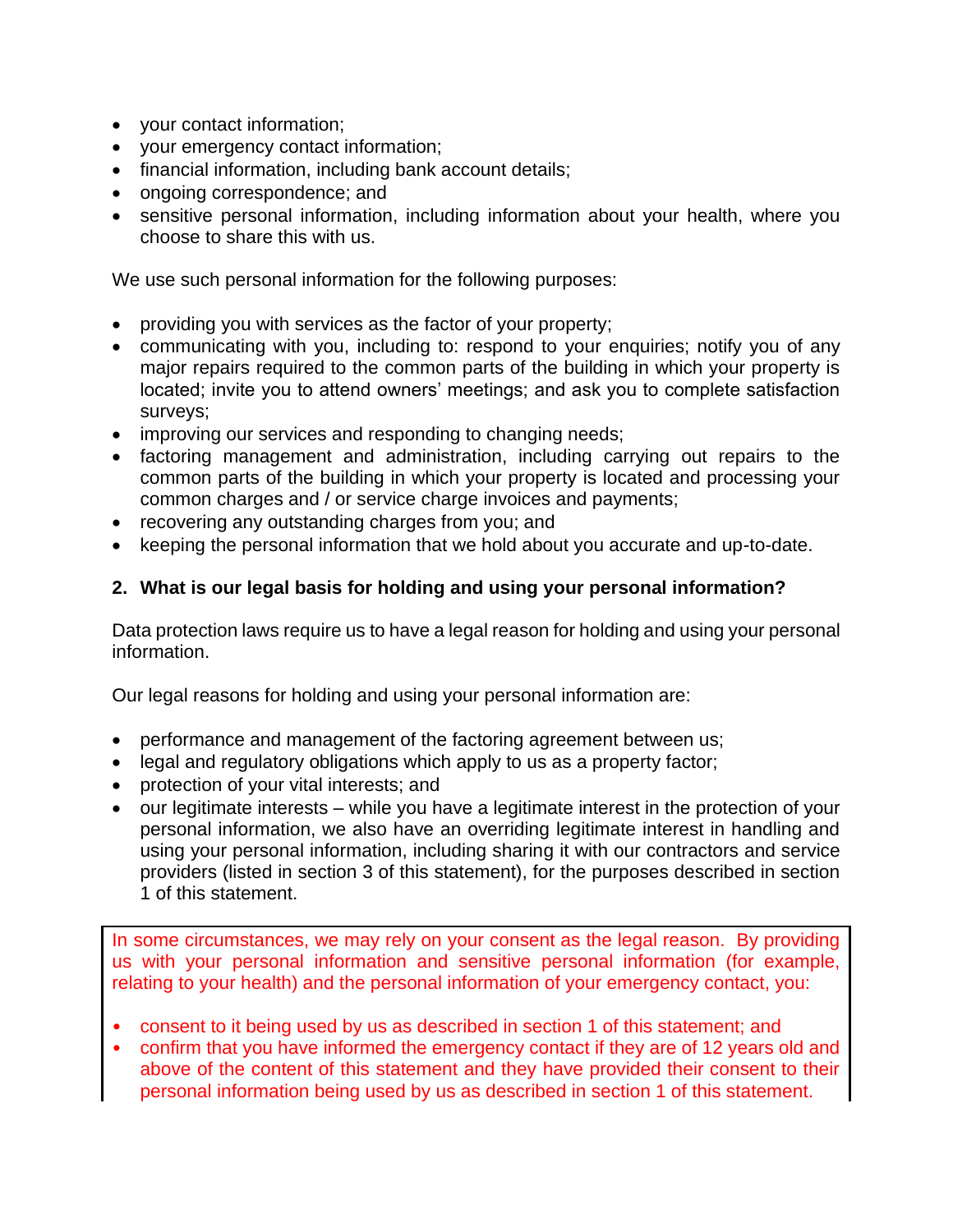You and your emergency contact have the right to withdraw your consent to us holding and using your and their personal information and your sensitive personal information by contacting us. Once you / they have withdrawn your / their consent, we will no longer use your / their personal information and your sensitive personal information for the purpose(s) set out in section 1 of this statement, which you originally agreed to, unless we have another legal reason for doing so.

### **3. Who do we share your personal information with?**

We share your personal information with the following organisations for the purposes described in section 1 of this statement:

- our contractors to undertake repairs, works and maintenance to the common parts of the building in which your property is located;
- our service providers to maintain the systems on which your personal information is stored and to allow you to make payments of charges to us;
- our solicitors for providing advice on debt recovery actions;
- our insurance providers;
- your solicitor to recover any outstanding charges when you sell your property;
- the Police;
- the First Tier Tribunal for Scotland (Housing and Property Chamber); and
- our debt collection and tracing agents for the recovery of charges payments.

### **4. Will my personal information be sent outside the UK?**

Some of the organisations who we share your personal information with (listed in section 3 of this statement) may be based outside the UK. Their handling and use of your personal information will involve us transferring it outside the UK. When we do this, we will ensure similar protection is afforded to it by:

- only transferring it to countries that have been deemed to provide an adequate level of protection for personal information as a matter of data protection law; or
- using specific contracts with such organisations, which are approved for use in the UK, and which give your personal information the same protection it has in the UK.

Please contact our DPO for further information on the specific mechanism used by us when transferring your personal information outside the UK.

### **5. How long do we keep your personal information?**

We will only keep your personal information for as long as we need to for the purposes described in section 1 of this statement, including to meet any legal, accounting, reporting or regulatory requirements. More information is contained in our data retention policy, which is available by contacting our DPO.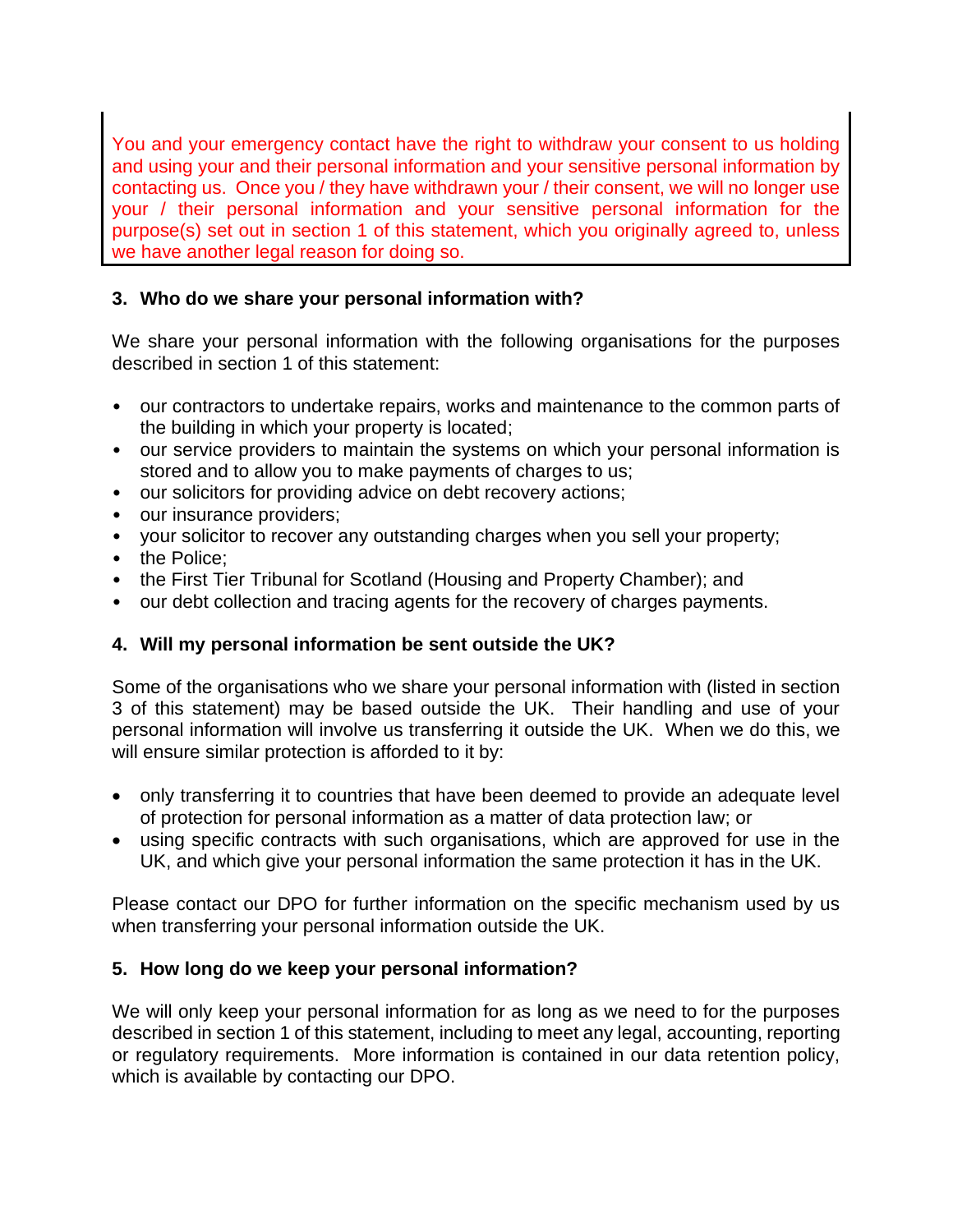### **6. What rights do you have in relation to your personal information that we hold and use?**

It is important that the personal information that we hold about you is accurate and current. Please keep us informed of any changes. Under certain circumstances, the law gives you the right to request:

- A copy of your personal information and to check that we are holding and using it in accordance with legal requirements.
- Correction of any incomplete or inaccurate personal information that we hold about you.
- Deletion of your personal information where there is no good reason for us continuing to hold and use it. You also have the right to ask us to do this where you object to us holding and using your personal information (details below).
- Temporarily suspend the use of your personal information, for example, if you want us to check that it is correct or the reason for processing it.
- The transfer of your personal information to another organisation.

You can also object to us holding and using your personal information where our legal basis is a legitimate interest (either our legitimate interests or those of a third party).

Please contact our DPO if you wish to make any of the above requests. When you make a request, we may ask you for specific information to help us confirm your identity for security reasons. You will not need to pay a fee when you make any of the above requests, but we may charge a reasonable fee or refuse to comply if your request for access is clearly unfounded or excessive.

### **7. Feedback and complaints**

We welcome your feedback on how we hold and use your personal information, and this can be sent to our DPO.

You have the right to make a complaint to the Information Commissioner, the UK regulator for data protection, about how we hold and use your personal information. The ICO's contact details are as follows:

Telephone: 0303 123 1113

Website: https://ico.org.uk/concerns/

If you would like to receive this statement in alternative format, for example, audio, large print or braille, please contact us.

### **8. Updates to this statement**

We may update this statement at any time, and we will provide you with an updated version when we are required to do so by law.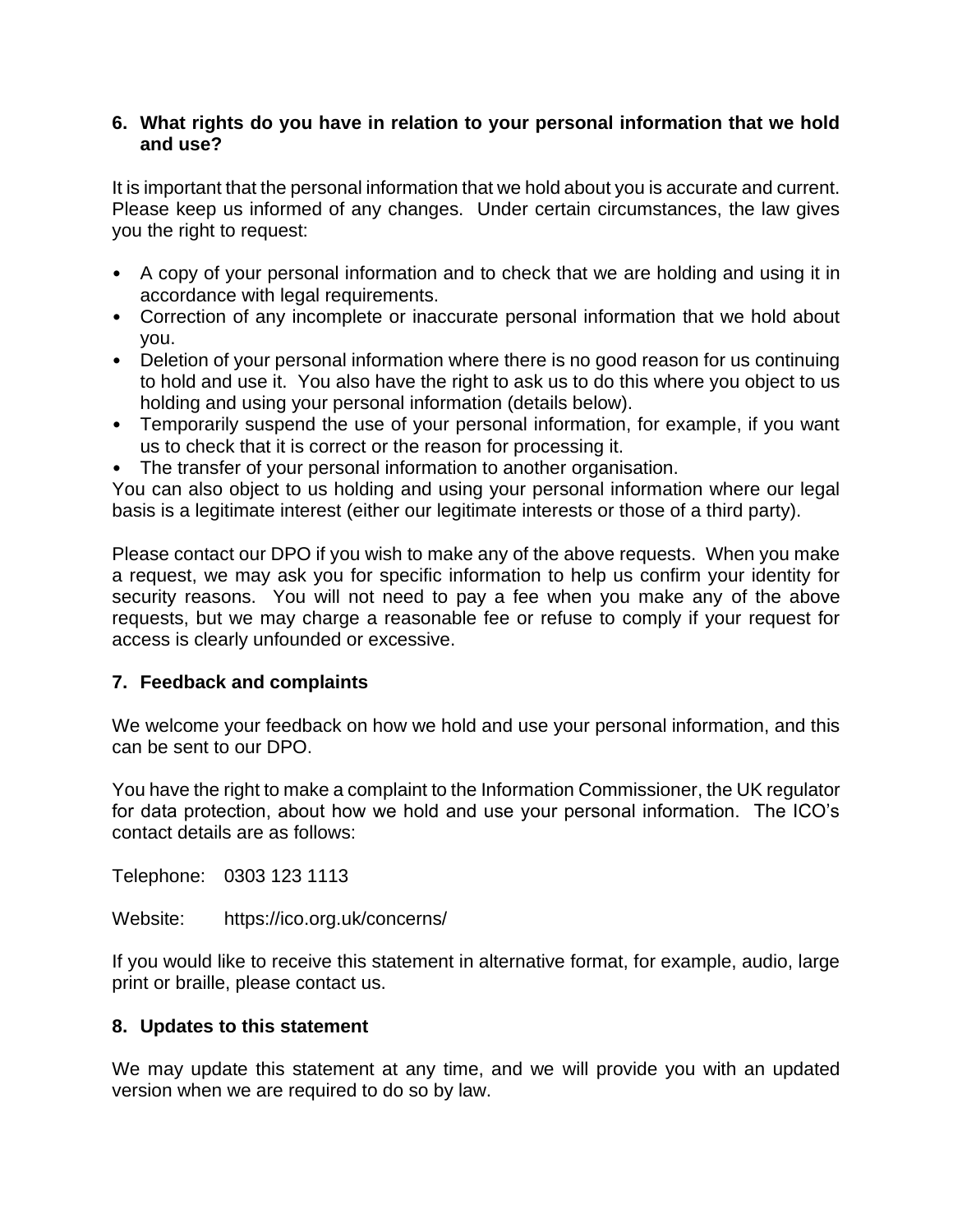# **Complaints Procedure**

The Association has a complaints procedure, which applies to complaints about us and about contractors. A full copy of the complaints' procedure is available from the Association's offices or available to download from our website **www.cxha.org.uk** In summary, the Association will try to resolve your complaint within 5 working days. If you are not happy with our response, you can ask us to reconsider. We will acknowledge your complaint within 3 working days and will give you our decision as soon as possible and always within 20 working days unless there is a good reason for needing more time. We will retain all information relating to your complaint for 3 years from the date of the complaint. If you are not satisfied with our response, you can then take your complaint to the First-tier Tribunal for Scotland (Housing and Property Chamber). An application to the Tribunal must be in writing.

An [a](http://hohp.scotland.gov.uk/prhp/files/hohp%20interactive%20application%20final.pdf)pplication form can be downloaded from their website [www.housingandpropertychamber.scot](http://www.housingandpropertychamber.scot/) or requested from the Tribunal office at the following address:

First-tier Tribunal for Scotland Housing and Property Scottish Courts and Tribunals Service 4<sup>th</sup> Floor 1 Atlantic Quay 45 Robertson Street **Glasgow** G2 8JB Telephone: 0141 302 5900 Email: [HPCadmin@scotcourtstribunals.gov.uk](mailto:HPCadmin@scotcourtstribunals.gov.uk) Website: [www.housingandpropertychamber.scot](http://www.housingandpropertychamber.scot/)

The attachments which must accompany the application form are as follows-

(1) evidence that the homeowner has notified the property factor of the complaint and that the property factor has refused to resolve the complaint or has unreasonably delayed resolving the complaint;

(2) copies of any correspondence which the homeowner has sent and received from the property factor regarding the complaint, including the factor's response to notification of the complaint; and

(3) a copy of any Statement of Services provided by the property factor.

#### **August 2021**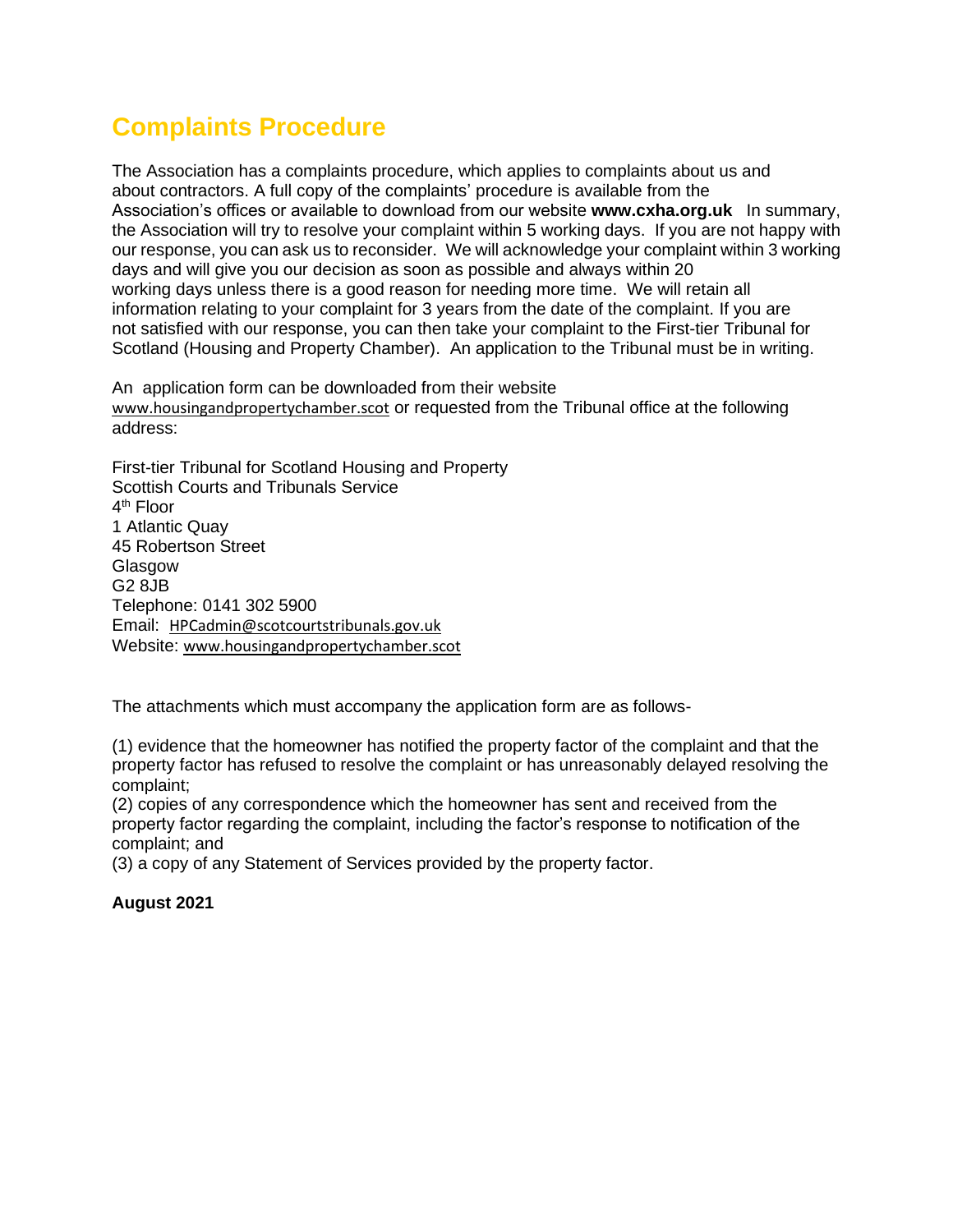#### **Written Statement of Core Services – Summary of Changes (August 2021)**

1. Written Statement of Core Services

**The Association has a duty under the Property Factors (Scotland) Act 2011 to Register as a Property Factor and comply with the Property Factors Code of Conduct which sets out minimum standards of practice for Registered Property Factors. Details of the Code can be found online at [www.gov.scot](http://www.gov.scot/) > publications > code of conduct.**

**The Code states that the Factor must provide to owners:**

- **A Written Statement of Core Service**
- **Communication and Consultation**
- **Financial Obligations**
- **Debt Recovery**
- **Insurance**
- **Carrying out Repairs & Maintenance**
- **Complaints Resolution**

**Our Property Factors Registration number (PF000225) allows the Association to operate as a Factor and is required to be displayed on our correspondence.**

**In this Written Statement of Core Services and the relevant Written Statement Appendix you will find details of above to ensure that we are compliant with current Legislation.**  (paragraph 2)

The authority for your close will be specified in the Written Statement **Appendix** which is available upon request from this office **and will be issued to owners on an annual basis**. This document also outlines the Associations' ownership interest in your close, the title deed shares for each property in the close and the arrangements for appointment and removal of the factor (paragraph 4).

2. Insurance

We will deal with all aspects of the claim under our control promptly and efficiently and will keep owners informed of the progress of the claim **to completion** (paragraph 4).

**The Insurers will then liaise directly with the owners to completion of the claim** (paragraph 5)

3. Fees

**Information on methods of payment will be provided on any correspondence requesting payment** (paragraph 10).

4. Debt Recovery

A summary of arrears cases involving legal action will be **reported to the relevant** Committee (paragraph 3)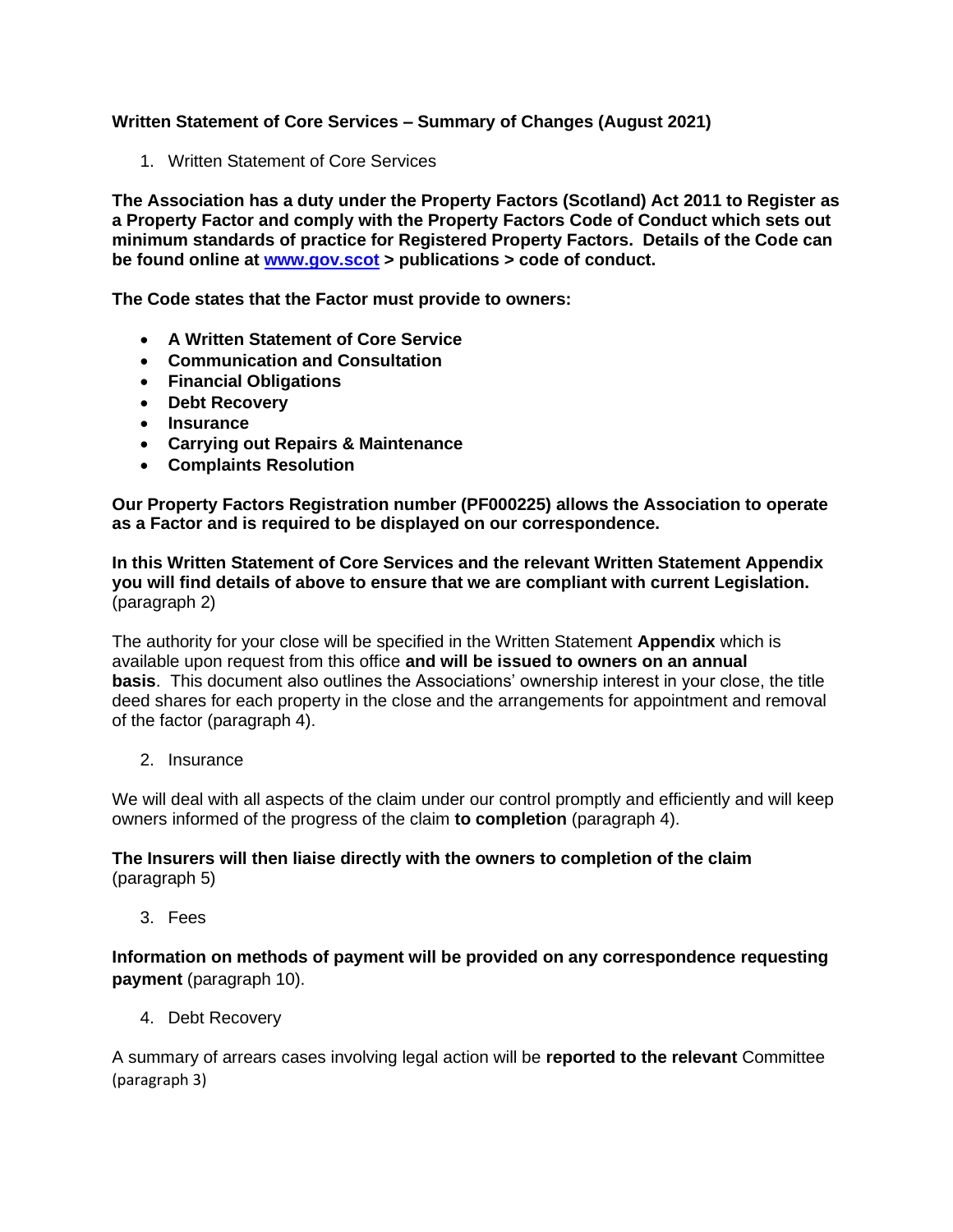**The Association Debt Recovery process is noted above, however a copy of our Factoring Arrears Policy is available upon request** (paragraph 5).

**If you are in financial difficulty, free impartial debt advise can be obtained from <https://www.mygov.scot/support-money> where you will find links to Citizens Advice Bureau (money & debt advice), Stepchange.org (coping with stress and debt) and Money Advice (help with clearing your debt)** (paragraph 6).

5. Termination of Factoring Services

Should owners wish to terminate the Association's factoring services, this will need to done as per the title deeds, or, where the Deeds are insufficient or silent, as set out in the Tenement (Scotland) Act **2004 and The Title Conditions (Scotland) Act 2003**. The Written Statement **Appendix** for your property sets out the procedure that should be followed. (paragraph 1).

**Where our service has either been withdrawn or owners have decided to terminate our service, we will work with the incoming Factoring to ensure smooth transition of the service in compliance with current Data Protection Legislation. To enable to transfer of information, we would require all owners to sign a Letter of Authority agreeing to the transfer of documentation. Owners would also be required to pay any outstanding balances and lodge a retention with the Association to cover the final common charges liability. Where the Association provides Buildings Insurance, owners should ensure that they have sufficient cover in place at our date of termination as our cover will cease on this date** (paragraph 3).

**If you are selling your property, your Solicitor should notify the Association in advance of the date of sale to allow us to advise on any retention that should be held to cover the final common charges liability. We also charge a sales administration fee (details of which can be found in the 'fees' section of this document) which is payable in advance of any sale. The Association is required under the Code of Conduct to provide new owners with details of our service within 4 weeks of the change of ownership therefore it is important that we are notified as soon as possible of any impending sale. The Association issues bills in May and November each year and your final account will be issued during the first invoice run after your sale. This is to allow for all relevant supplier invoices to be received and processed. Any credit due back to you at this time will be returned with your final invoice either via cheque or bank transfer (if bank details are provided)** (paragraph 4).

6. Communication & Consultation

**Owners can view documents such as our Written Statement of Core Services and Policies etc. by accessing the About Us Section and Document Downloads on our Website. This information is also available upon request from the Association's offices and will be issued via post or email** (paragraph 6).

**The Association's hours of operation are Monday – Friday 9am to 4.30pm. Our timescales for responding to written correspondence (including emails) is 5 working days and we will respond to telephone calls within 24 hours** (paragraph 7).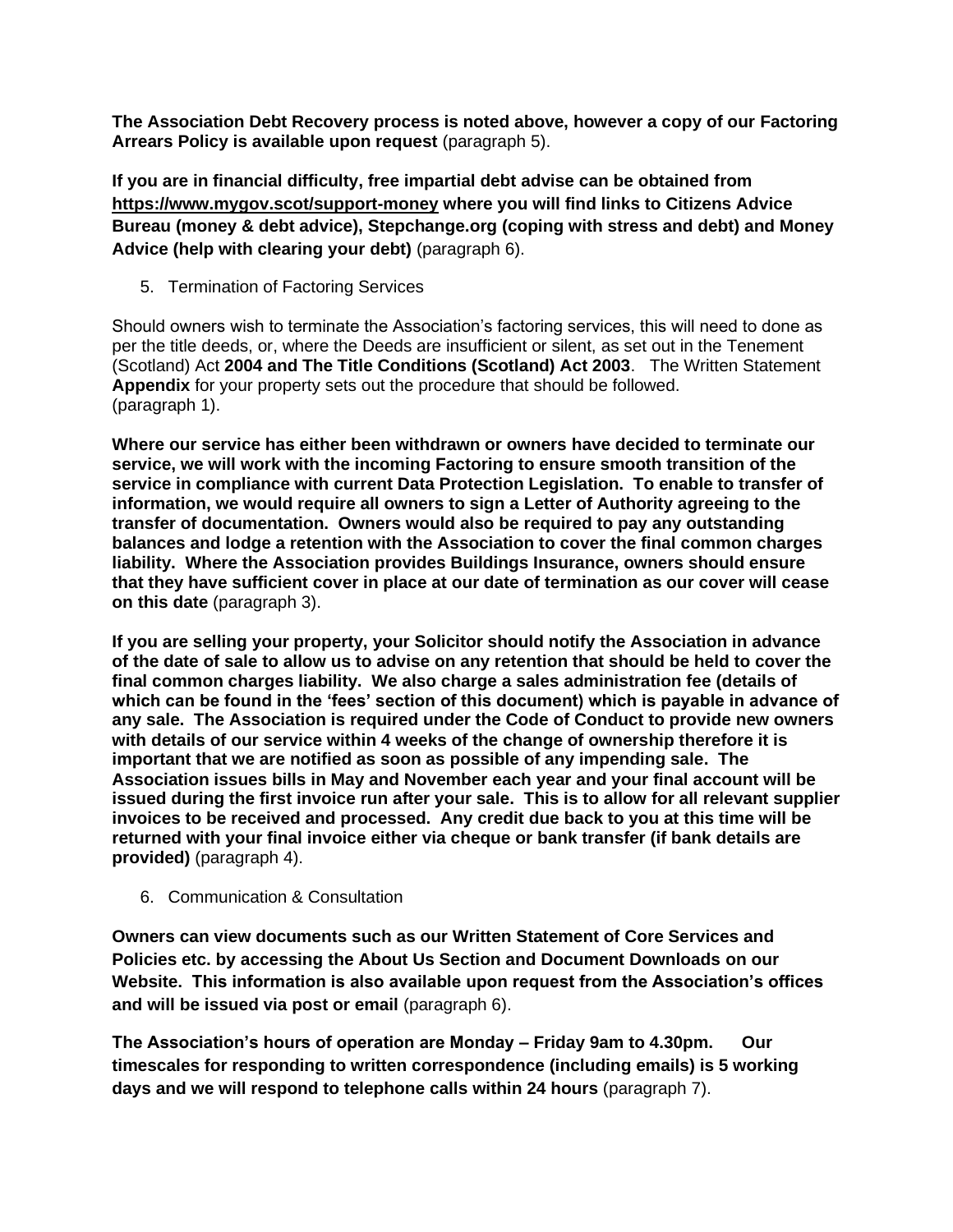7. Data Protection & Privacy State

We, Charing Cross HA, are the controller of the personal information that we hold about you. This means that we are legally responsible for how we hold and use personal information about you. It also means that we are required to comply with data protection laws when holding and using your personal information. This includes providing you with the details contained within this statement of how we hold and use your personal information, who we may share it with and your rights in relation to your personal information.

We have appointed a Data Protection Officer (DPO), Daradjeet Jagpal, who ensures we comply with data protection laws. If you have any questions about this statement or how we hold or use your personal information, please contact the DPO by: e-mail at [cxhadpo@infolawsolutions.co.uk;](mailto:cxhadpo@infolawsolutions.co.uk) telephone on 07307 045 974; or writing to: The Data Protection Officer, Charing Cross Housing Association Limited, 31 Ashley Street, Glasgow, G3 6DR. Our Registration number is: Z5805010.

You can also contact us by: e-mail at  $\alpha$ xha@cxha.org.uk; telephone on 0141 333 0404; or writing to: Charing Cross Housing Association Limited, 31 Ashley Street, Glasgow G3 6DR.

Your attention is particularly drawn to section 2 of this statement, which confirms that you consent to your personal information and sensitive personal information being held and used by us as described in section 1 of this statement.

### **9. What personal information do we hold and use about you and why?**

As part of your factoring agreement with us, we hold and use the personal information that you provide to us and / or other personal information that we may obtain about you from you and third parties on an ongoing basis. This includes:

- your name;
- your contact information;
- your emergency contact information;
- financial information, including bank account details;
- ongoing correspondence; and
- sensitive personal information, including information about your health, where you choose to share this with us.

We use such personal information for the following purposes:

- providing you with services as the factor of your property;
- communicating with you, including to: respond to your enquiries; notify you of any major repairs required to the common parts of the building in which your property is located; invite you to attend owners' meetings; and ask you to complete satisfaction surveys;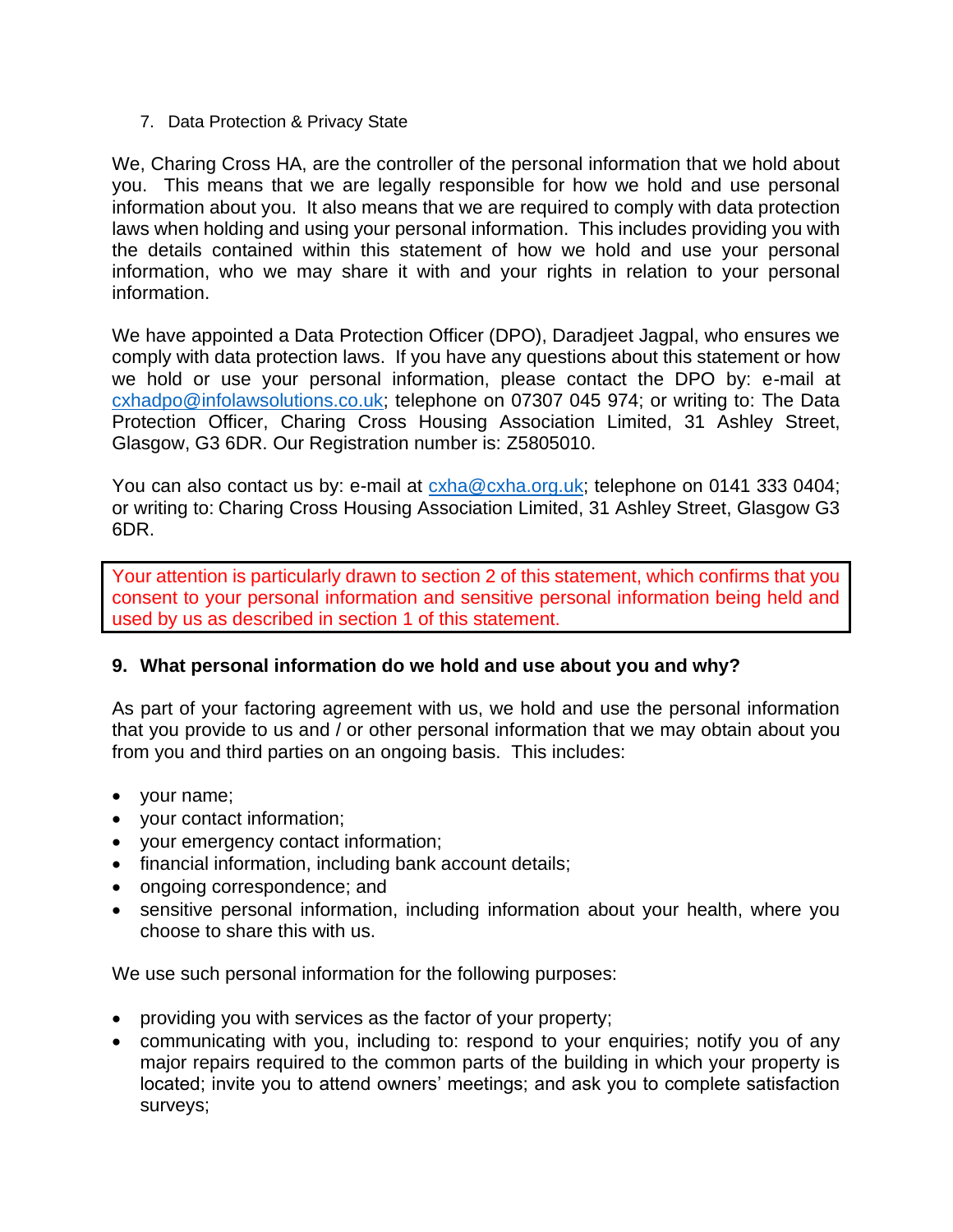- improving our services and responding to changing needs;
- factoring management and administration, including carrying out repairs to the common parts of the building in which your property is located and processing your common charges and / or service charge invoices and payments;
- recovering any outstanding charges from you; and
- keeping the personal information that we hold about you accurate and up-to-date.

### **10.What is our legal basis for holding and using your personal information?**

Data protection laws require us to have a legal reason for holding and using your personal information.

Our legal reasons for holding and using your personal information are:

- performance and management of the factoring agreement between us;
- legal and regulatory obligations which apply to us as a property factor;
- protection of your vital interests; and
- our legitimate interests while you have a legitimate interest in the protection of your personal information, we also have an overriding legitimate interest in handling and using your personal information, including sharing it with our contractors and service providers (listed in section 3 of this statement), for the purposes described in section 1 of this statement.

In some circumstances, we may rely on your consent as the legal reason. By providing us with your personal information and sensitive personal information (for example, relating to your health) and the personal information of your emergency contact, you:

- consent to it being used by us as described in section 1 of this statement; and
- confirm that you have informed the emergency contact if they are of 12 years old and above of the content of this statement and they have provided their consent to their personal information being used by us as described in section 1 of this statement.

You and your emergency contact have the right to withdraw your consent to us holding and using your and their personal information and your sensitive personal information by contacting us. Once you / they have withdrawn your / their consent, we will no longer use your / their personal information and your sensitive personal information for the purpose(s) set out in section 1 of this statement, which you originally agreed to, unless we have another legal reason for doing so.

### **11.Who do we share your personal information with?**

We share your personal information with the following organisations for the purposes described in section 1 of this statement:

• our contractors to undertake repairs, works and maintenance to the common parts of the building in which your property is located;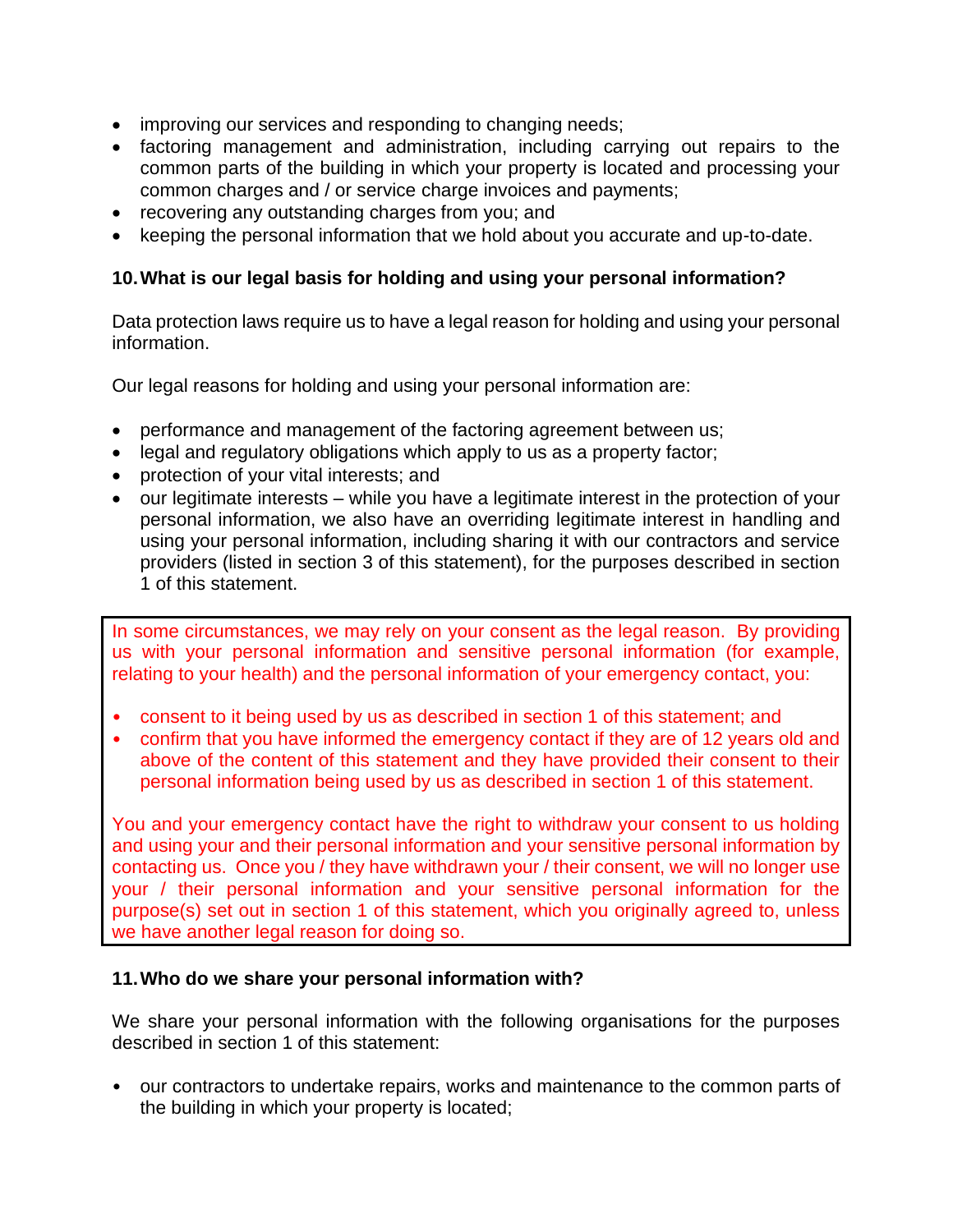- our service providers to maintain the systems on which your personal information is stored and to allow you to make payments of charges to us;
- our solicitors for providing advice on debt recovery actions;
- our insurance providers;
- your solicitor to recover any outstanding charges when you sell your property;
- the Police:
- the First Tier Tribunal for Scotland (Housing and Property Chamber); and
- our debt collection and tracing agents for the recovery of charges payments.

### **12.Will my personal information be sent outside the UK?**

Some of the organisations who we share your personal information with (listed in section 3 of this statement) may be based outside the UK. Their handling and use of your personal information will involve us transferring it outside the UK. When we do this, we will ensure similar protection is afforded to it by:

- only transferring it to countries that have been deemed to provide an adequate level of protection for personal information as a matter of data protection law; or
- using specific contracts with such organisations, which are approved for use in the UK, and which give your personal information the same protection it has in the UK.

Please contact our DPO for further information on the specific mechanism used by us when transferring your personal information outside the UK.

### **13.How long do we keep your personal information?**

We will only keep your personal information for as long as we need to for the purposes described in section 1 of this statement, including to meet any legal, accounting, reporting or regulatory requirements. More information is contained in our data retention policy, which is available by contacting our DPO.

### **14.What rights do you have in relation to your personal information that we hold and use?**

It is important that the personal information that we hold about you is accurate and current. Please keep us informed of any changes. Under certain circumstances, the law gives you the right to request:

- A copy of your personal information and to check that we are holding and using it in accordance with legal requirements.
- Correction of any incomplete or inaccurate personal information that we hold about you.
- Deletion of your personal information where there is no good reason for us continuing to hold and use it. You also have the right to ask us to do this where you object to us holding and using your personal information (details below).